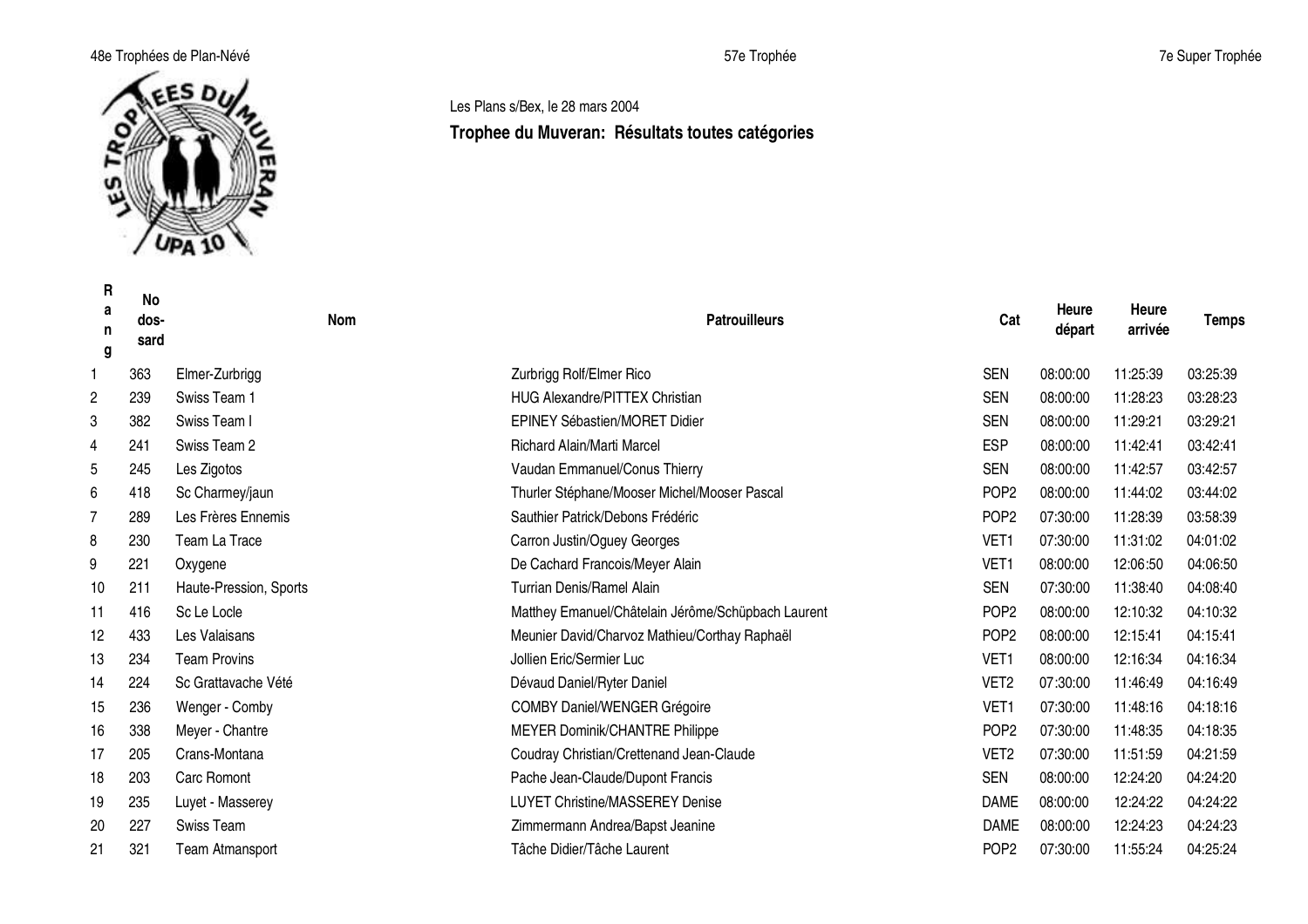| R<br>a<br>n<br>g | <b>No</b><br>dos-<br>sard | Nom                          | <b>Patrouilleurs</b>                                         | Cat              | Heure<br>départ | Heure<br>arrivée | <b>Temps</b> |
|------------------|---------------------------|------------------------------|--------------------------------------------------------------|------------------|-----------------|------------------|--------------|
| 22               | 209                       | Gliss'r'club                 | Dessibourg Benoît/Grandjean Frédéric                         | <b>ESP</b>       | 08:00:00        | 12:28:18         | 04:28:18     |
| 23               | 312                       | <b>Sc Les Diablerets</b>     | Ginier Reynold/Pichard Marc                                  | POP <sub>2</sub> | 06:30:00        | 11:05:32         | 04:35:32     |
| 24               | 489                       | Cas Les Diablerets           | Staeubli Laurent/Cavin Gilbert/Gillieron Christophe          | POP <sub>2</sub> | 07:30:00        | 12:12:23         | 04:42:23     |
| 25               | 206                       | Entreprise Karlen            | Morier Janry/Schopfer Hervé                                  | VET <sub>2</sub> | 07:30:00        | 12:14:49         | 04:44:49     |
| 26               | 426                       | <b>OCB Gibloux</b>           | Cotting Bertrand/Chofflon Olivier/Dey Chrisophe              | POP <sub>2</sub> | 06:30:00        | 11:14:56         | 04:44:56     |
| 27               | 445                       | Les Diables Rouges           | Reichenbach Daniel/Pellouchoud Michel/Reichenbach Didier     | POP <sub>2</sub> | 06:30:00        | 11:15:22         | 04:45:22     |
| 28               | 233                       | <b>Team Niedel</b>           | Zuchuat Lucien/Blanc David                                   | <b>SEN</b>       | 06:30:00        | 11:15:52         | 04:45:52     |
| 29               | 220                       | Niesensprinter               | <b>Bischoff Martin/Hostettler Tom</b>                        | <b>SEN</b>       | 06:30:00        | 11:19:35         | 04:49:35     |
| 30               | 213                       | Lanthmann                    | Lanthmann Pierre-Bernard/Bussard François                    | VET <sub>2</sub> | 06:30:00        | 11:20:07         | 04:50:07     |
| 31               | 228                       | Team Ayent-Monthey           | Rey Anick/Diaque Christine                                   | <b>DAME</b>      | 06:30:00        | 11:23:05         | 04:53:05     |
| 32               | 453                       | Le Bry Posieux Charmey       | Chenaux Jean-Daniel/Zamofing Bertrand/Bourdilloud Christophe | POP <sub>2</sub> | 06:30:00        | 11:23:24         | 04:53:24     |
| 33               | 467                       | Getaz-Romang Holding Sa      | Gonzalez Sebastien/Joye Hervé/Vacheron Jacques               | POP <sub>2</sub> | 07:30:00        | 12:29:50         | 04:59:50     |
| 34               | 231                       | Televerbier                  | Gard Martial/Maret Jean-Sébastien                            | <b>SEN</b>       | 06:30:00        | 11:29:51         | 04:59:51     |
| 35               | 251                       | <b>JLSA</b>                  | Haeseli Markus/Beraud Patrick                                | POP <sub>2</sub> | 06:30:00        | 11:30:46         | 05:00:46     |
| 36               | 344                       | C.e.l.a. Team                | Martinella David/Chastellain Victoria                        | POP <sub>2</sub> | 06:30:00        | 11:32:28         | 05:02:28     |
| 37               | 470                       | <b>Fsg Neirivue</b>          | Sudan Eric/Sudan Antoine/Sudan Claude                        | POP <sub>2</sub> | 06:30:00        | 11:33:41         | 05:03:41     |
| 38               | 350                       | Evouettes                    | Bueche Gregory/Huber Jean-Claude                             | POP <sub>2</sub> | 06:00:00        | 11:07:16         | 05:07:16     |
| 39               | 222                       | Saanenland li                | Oehrli Hansruedi/Steffen Ruedi                               | <b>SEN</b>       | 06:00:00        | 11:09:40         | 05:09:40     |
| 40               | 204                       | Cas Gruyère                  | Ducret Romain/Savoy Jean-François                            | VET <sub>1</sub> | 06:30:00        | 11:42:11         | 05:12:11     |
| 41               | 412                       | Sd Collonges Les Traïnalames | Chambovey André/Chambovey Edouard/Richard Alain              | POP <sub>2</sub> | 06:30:00        | 11:42:16         | 05:12:16     |
| 42               | 218                       | Neirivue                     | Borcard Colette/Pharisa Fabienne                             | <b>DAME</b>      | 06:30:00        | 11:42:23         | 05:12:23     |
| 43               | 297                       | Les Patrouilleurs            | Bory Christian/Bernasconi Charles                            | POP <sub>2</sub> | 05:30:00        | 10:42:56         | 05:12:56     |
| 44               | 462                       | Gryon                        | Wehren Joël/Gonet Bertrand/Fumeaux Michel                    | POP <sub>2</sub> | 06:00:00        | 11:14:49         | 05:14:49     |
| 45               | 223                       | Savièse 2                    | Desarzens Grégory/Liand Jérôme                               | <b>ESP</b>       | 06:00:00        | 11:15:34         | 05:15:34     |
| 46               | 358                       | Duvoisin-Grivel-Cordey       | Grivel Olivier/Duvoisin François                             | POP <sub>2</sub> | 06:00:00        | 11:16:18         | 05:16:18     |
| 47               | 371                       | Rouiller-Sciboz-Bourqui      | Rouiller Jacques/Sciboz Raphael/Bourqui Benoit               | POP <sub>2</sub> | 07:30:00        | 12:48:06         | 05:18:06     |
| 48               | 225                       | Sc-Chalais-Bramois           | Kohl Stephan/Favre Jean-Francois                             | <b>SEN</b>       | 06:30:00        | 11:49:47         | 05:19:47     |
| 49               | 299                       | Leuliet                      | Perreard Xavier/Leuliet Frederic                             | POP <sub>2</sub> | 06:30:00        | 11:53:19         | 05:23:19     |
| 50               | 335                       | Zanfleuron                   | Dessimoz Yves/Ecoeur Jean-Pierre                             | POP <sub>2</sub> | 06:30:00        | 11:53:48         | 05:23:48     |
| 51               | 485                       | Charmey                      | Schmid Jean-Marc/Mayoraz Gérard/Sciboz Benjamin              | POP <sub>2</sub> | 06:30:00        | 11:54:55         | 05:24:55     |
| 52               | 341                       | Brucher - Terrettaz          | TERRETTAZ Jérôme/BRUCHER Pierre                              | POP <sub>2</sub> | 06:00:00        | 11:27:40         | 05:27:40     |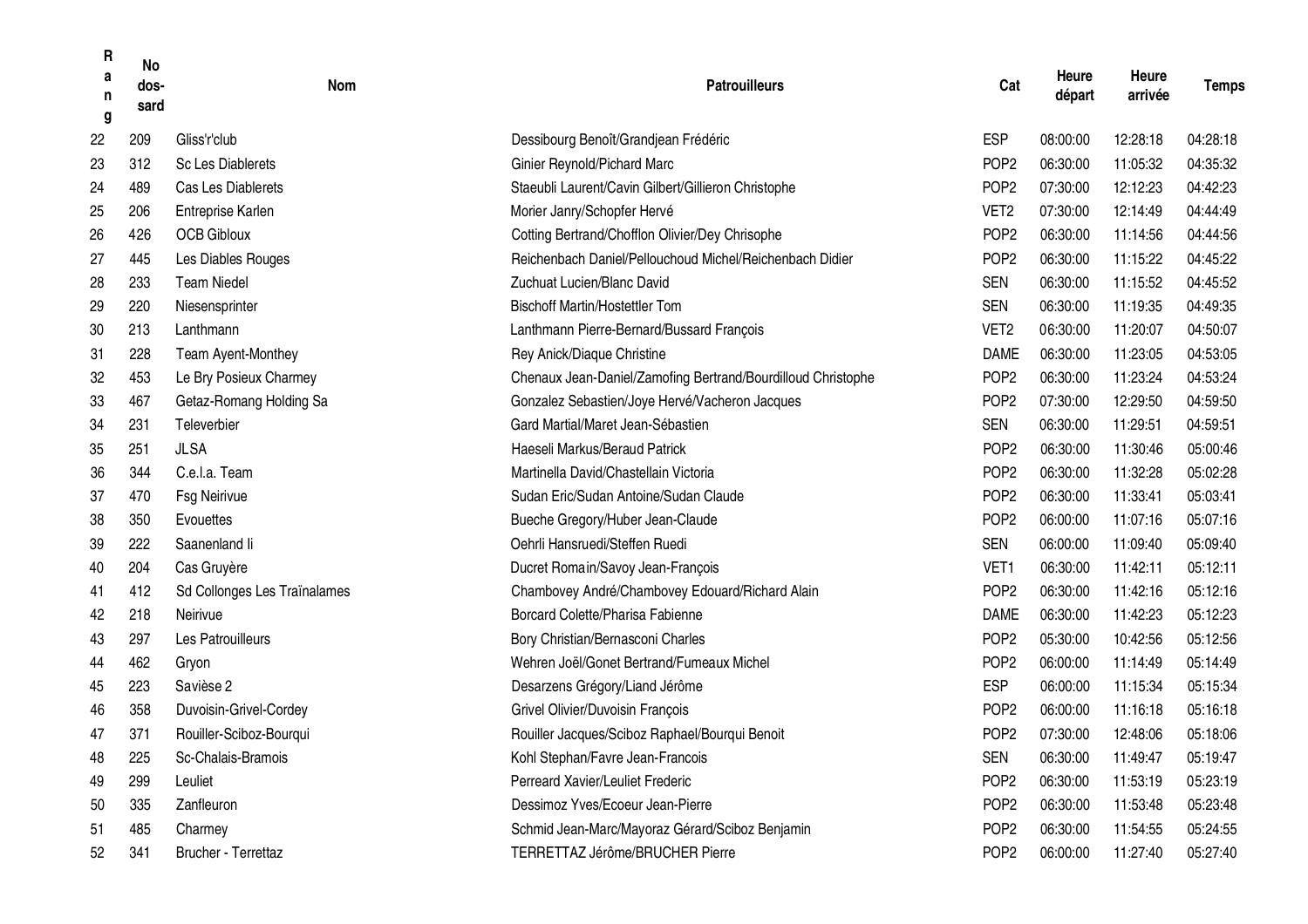| R<br>a<br>n<br>g | <b>No</b><br>dos-<br>sard | <b>Nom</b>                | <b>Patrouilleurs</b>                                     | Cat              | Heure<br>départ | Heure<br>arrivée | <b>Temps</b> |
|------------------|---------------------------|---------------------------|----------------------------------------------------------|------------------|-----------------|------------------|--------------|
| 53               | 219                       | Nepal99                   | Zurcher René/Perler Daniel                               | <b>SEN</b>       | 06:30:00        | 12:00:11         | 05:30:11     |
| 54               | 214                       | Lebourdon                 | Bordoni Sauro/Favre Guy                                  | VET <sub>2</sub> | 06:30:00        | 12:00:28         | 05:30:28     |
| 55               | 482                       | Cspl                      | Cordey David/Pittet Jean-Philippe/Bessire David          | POP <sub>2</sub> | 06:00:00        | 11:31:33         | 05:31:33     |
| 56               | 492                       | C.a.r.e. Vevey Athlétisme | Umbehr Marc/Rama Serge/Jobin Nicolas                     | POP <sub>2</sub> | 06:30:00        | 12:03:01         | 05:33:01     |
| 57               | 240                       | Team la Trace I           | ROH Marie-Louise/BOCHATAY Françoise                      | <b>DAME</b>      | 06:00:00        | 11:34:09         | 05:34:09     |
| 58               | 435                       | Les Toutangueules 5       | Bussien Laurent/Gabioud Frédéric/Gabioud Thomas          | POP <sub>2</sub> | 06:30:00        | 12:05:14         | 05:35:14     |
| 59               | 304                       | Panethlon                 | Berlie Pierre/Amacker Yves                               | POP <sub>2</sub> | 06:30:00        | 12:05:42         | 05:35:42     |
| 60               | 387                       | Vouilloz-Moulin-Derivaz   | Vouilloz Florent/Moulin Vincent/Derivaz Vincent          | POP <sub>2</sub> | 06:00:00        | 11:36:09         | 05:36:09     |
| 61               | 237                       | Des Touristes             | Masset Jacques/Donada Samuel                             | VET <sub>2</sub> | 06:30:00        | 12:07:24         | 05:37:24     |
| 62               | 210                       | Gr. Sportif Chermignon I  | Barras Gabriel/Romailler Jean-François                   | VET <sub>1</sub> | 06:30:00        | 12:08:22         | 05:38:22     |
| 63               | 454                       | Lauraux                   | Girod Urbain/Lauraux Patrick/Barman Pierre-Alain         | POP <sub>2</sub> | 05:30:00        | 11:10:59         | 05:40:59     |
| 64               | 422                       | Pilloud-Hannhart-Damond   | Pilloud Denys/Hannhart Pierre/Damond René                | POP <sub>2</sub> | 06:00:00        | 11:42:20         | 05:42:20     |
| 65               | 229                       | <b>Team Bulle</b>         | Gachet Frédéric/Morel Alain                              | <b>SEN</b>       | 06:30:00        | 12:12:27         | 05:42:27     |
| 66               | 415                       | <b>Sc Morcles</b>         | Ballay Daniel/Dubois Jean-Luc/Cherix Daniel              | POP <sub>2</sub> | 06:00:00        | 11:43:29         | 05:43:29     |
| 67               | 490                       | Cas Jaman 2               | Ravussin Gérald/Sebastian Pascal/Isler Patrick           | POP <sub>2</sub> | 05:30:00        | 11:14:09         | 05:44:09     |
| 68               | 403                       | Ski-Club Vallorbe         | Leuenberger Christophe/Künzler Patrice/Fuchsmann Thierry | POP <sub>2</sub> | 06:30:00        | 12:14:27         | 05:44:27     |
| 69               | 260                       | <b>Bulle</b>              | Bovet Nicolas/Charrière Nicolas                          | POP <sub>2</sub> | 06:30:00        | 12:14:31         | 05:44:31     |
| 70               | 329                       | Totolaf                   | Larsen Christophe/Falconnier Antoine                     | POP <sub>2</sub> | 05:00:00        | 10:44:40         | 05:44:40     |
| 71               | 471                       | Fsg Aubonne               | Noverraz Adrien/Noverraz Pierre-Alain/Jan Grégoire       | POP <sub>2</sub> | 06:30:00        | 12:17:05         | 05:47:05     |
| 72               | 354                       | Team la Trace 2           | Carron Anne/Arlettaz Christelle                          | POP <sub>2</sub> | 06:30:00        | 12:21:57         | 05:51:57     |
| 73               | 242                       | Niremont                  | Garin Stéphane/Mesot Thierry                             | <b>SEN</b>       | 06:30:00        | 12:22:00         | 05:52:00     |
| 74               | 300                       | Marchand                  | Marchand Jacques/Delaloye Françoise                      | POP <sub>2</sub> | 06:30:00        | 12:22:11         | 05:52:11     |
| 75               | 226                       | Ski Club Des Bioux        | Piguet Benoit/Piguet Jean-Luc                            | <b>SEN</b>       | 06:00:00        | 11:53:10         | 05:53:10     |
| 76               | 457                       | L'adret                   | Ebener Jean-Romain/Tinguely Frank/Melet Pierre-Alain     | POP <sub>2</sub> | 06:00:00        | 11:53:38         | 05:53:38     |
| 77               | 306                       | Rey-Bonvin                | Rey Matthieu/Bonvin Patrick                              | POP <sub>2</sub> | 05:30:00        | 11:23:43         | 05:53:43     |
| 78               | 291                       | Les Kékés                 | Mariller Blaise/Gentil Patrice                           | POP <sub>2</sub> | 05:30:00        | 11:23:57         | 05:53:57     |
| 79               | 444                       | Les Electros              | Perruchoud Ludovic/Emery Laurent/Constantin Daniel       | POP <sub>2</sub> | 05:00:00        | 10:56:32         | 05:56:32     |
| 80               | 272                       | Gendarmerie Vaudoise Vii  | Carrel Patrice/VÖgeli Yves                               | POP <sub>2</sub> | 06:00:00        | 11:59:25         | 05:59:25     |
| 81               | 270                       | Floreys                   | Florey Norbert/Florey Yves                               | POP <sub>2</sub> | 05:30:00        | 11:29:27         | 05:59:27     |
| 82               | 491                       | Cas Genève                | Cruz Bernard/Buffon Jean-Marc/Jaquier Alain              | POP <sub>2</sub> | 06:00:00        | 12:01:34         | 06:01:34     |
| 83               | 409                       | Ski-Club Chasseron        | Amstutz Jean-Luc/Brocard Blaise/Schnegg Serge            | POP <sub>2</sub> | 06:00:00        | 12:02:54         | 06:02:54     |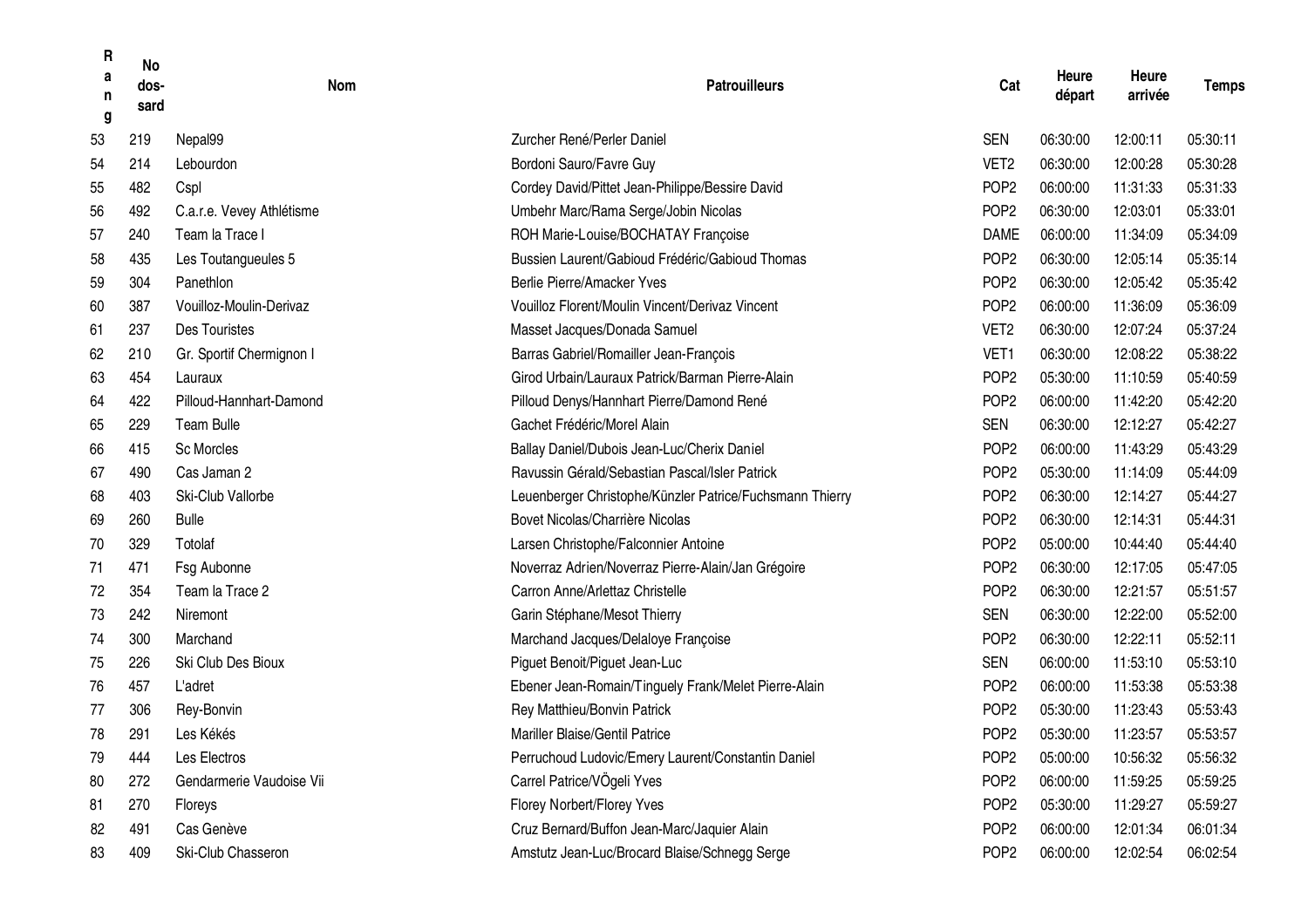| R<br>a<br>n<br>g | <b>No</b><br>dos-<br>sard | <b>Nom</b>                              | <b>Patrouilleurs</b>                                         | Cat              | Heure<br>départ | Heure<br>arrivée | <b>Temps</b> |
|------------------|---------------------------|-----------------------------------------|--------------------------------------------------------------|------------------|-----------------|------------------|--------------|
| 84               | 208                       | Germaine Et Jacqueline Dans La Montagne | Chabloz Mireille/Vuillaume Carole                            | <b>DAME</b>      | 05:30:00        | 11:33:11         | 06:03:11     |
| 85               | 460                       | Imboden-Eggimann-Winiger                | Imboden Yan/Eggimann Olivier/Winiger William                 | POP <sub>2</sub> | 06:30:00        | 12:34:54         | 06:04:54     |
| 86               | 324                       | <b>Team Moos</b>                        | Moos Christian/Moos Thierry                                  | POP <sub>2</sub> | 05:00:00        | 11:05:12         | 06:05:12     |
| 87               | 201                       | Bender-Cuisier                          | Bender Benoît/Luisier Albert                                 | <b>SEN</b>       | 06:30:00        | 12:35:36         | 06:05:36     |
| 88               | 271                       | Gendarmerie Vaudoise Vi                 | Pesenti Silvio/Tchagaunova Philippe                          | POP <sub>2</sub> | 06:00:00        | 12:06:23         | 06:06:23     |
| 89               | 320                       | Strahm-Benoit                           | Strahm André/Benoit Joëlle                                   | POP <sub>2</sub> | 05:30:00        | 11:36:59         | 06:06:59     |
| 90               | 417                       | Sc La Berra                             | Gaillard Stéphane/Brodard Damien/Jordan Dominique            | POP <sub>2</sub> | 05:00:00        | 11:08:20         | 06:08:20     |
| 91               | 458                       | Jurafun                                 | Bläuer Alexandre/Eggenschwiler Patrice/Barth Eric            | POP <sub>2</sub> | 06:30:00        | 12:39:33         | 06:09:33     |
| 92               | 262                       | Chohlisgrind                            | Marmet Philippe/MÜller Richard                               | POP <sub>2</sub> | 06:00:00        | 12:09:45         | 06:09:45     |
| 93               | 484                       | Chasseron                               | Mermod Claude/Sueur Pierre-Alain/Magnin Thierry              | POP <sub>2</sub> | 06:00:00        | 12:11:30         | 06:11:30     |
| 94               | 446                       | Les Diables Des Diables                 | Morerod Joël/Jaccard Bryan/Veillard Steeve                   | POP <sub>2</sub> | 06:30:00        | 12:43:01         | 06:13:01     |
| 95               | 215                       | Les Chamois                             | Andrey Jean-Claude/Ayer Sylvain                              | <b>SEN</b>       | 06:30:00        | 12:43:28         | 06:13:28     |
| 96               | 232                       | Wartsila                                | Drijftholt Roelf/Vigerust Arnfinn                            | <b>SEN</b>       | 06:00:00        | 12:14:21         | 06:14:21     |
| 97               | 404                       | Ski-Club Nendaz                         | Favre Cédric/Favre Laurent/Favre Manuel                      | POP <sub>2</sub> | 05:30:00        | 11:45:08         | 06:15:08     |
| 98               | 391                       | Union Cycliste Fribourgeoise            | Maret Stéphane/Bourgeois Jacques/Favre Dominique             | POP <sub>2</sub> | 06:30:00        | 12:46:10         | 06:16:10     |
| 99               | 302                       | Pahud                                   | Emery Jacques/Pahud Nathalie                                 | POP <sub>2</sub> | 05:30:00        | 11:47:09         | 06:17:09     |
| 100              | 269                       | Feuz-Hager                              | Feuz José/Hager Françoise                                    | POP <sub>2</sub> | 05:00:00        | 11:18:49         | 06:18:49     |
| 101              | 282                       | Le Fardeau                              | Fournier Anne/Moos Yvan                                      | POP <sub>2</sub> | 05:00:00        | 11:20:35         | 06:20:35     |
| 102              | 307                       | Rfc                                     | Crettex Henri/Rouiller Jean-Marcel                           | POP <sub>2</sub> | 05:30:00        | 11:51:17         | 06:21:17     |
| 103              | 478                       | Diserens-Anex-Giaquinto                 | Diserens Eric/Anex-Dit-Chenaux Pierre-Louis/Giaquinto Thomas | POP <sub>2</sub> | 06:00:00        | 12:21:40         | 06:21:40     |
| 104              | 373                       | Softtiming                              | Troyon Charles-Henri/Bourgeois Willy/Pittier Olivier         | POP <sub>2</sub> | 06:30:00        | 12:54:32         | 06:24:32     |
| 105              | 407                       | Ski-Club Gendarmerie Vd                 | Gandillon Michel/Develey Michel/Cardinaux Olivier            | POP <sub>2</sub> | 06:00:00        | 12:27:24         | 06:27:24     |
| 106              | 258                       | Broch-Fleury                            | Broch Pascal/Fleury Laurent                                  | POP <sub>2</sub> | 04:30:00        | 10:57:53         | 06:27:53     |
| 107              | 257                       | Bérard-Pellissier                       | Bérard Christophe/Pellissier Joachim                         | POP <sub>2</sub> | 05:00:00        | 11:28:26         | 06:28:26     |
| 108              | 456                       | La Berra                                | Brodard Eric/Pache José/Bapst Damien                         | POP <sub>2</sub> | 05:30:00        | 11:59:03         | 06:29:03     |
| 109              | 397                       | Team K-Vaud                             | Badoud Marc/Pitton Nicolas/Pitton Sébastien                  | POP <sub>2</sub> | 05:30:00        | 12:00:05         | 06:30:05     |
| 110              | 389                       | Vélo-Club-Csp Lausanne                  | BÄhler Werner/Pochon Jean-Claude/Schranz Claude              | POP <sub>2</sub> | 06:00:00        | 12:30:16         | 06:30:16     |
| 111              | 298                       | Les Voirambeys                          | Antille Bruno/Salzmann Erika                                 | POP <sub>2</sub> | 06:30:00        | 13:01:05         | 06:31:05     |
| 112              | 466                       | Gilgen                                  | Gilgen Marc/Décosterd Dumeng/Blanc Claude-Alain              | POP <sub>2</sub> | 05:00:00        | 11:32:32         | 06:32:32     |
| 113              | 311                       | Sc Eclair                               | Rouiller Christian/Hugon Freddy                              | POP <sub>2</sub> | 05:00:00        | 11:33:04         | 06:33:04     |
| 114              | 266                       | Emeri-Santacroce                        | Emeri Jean-François/Santacroce Angelo                        | POP <sub>2</sub> | 06:00:00        | 12:33:13         | 06:33:13     |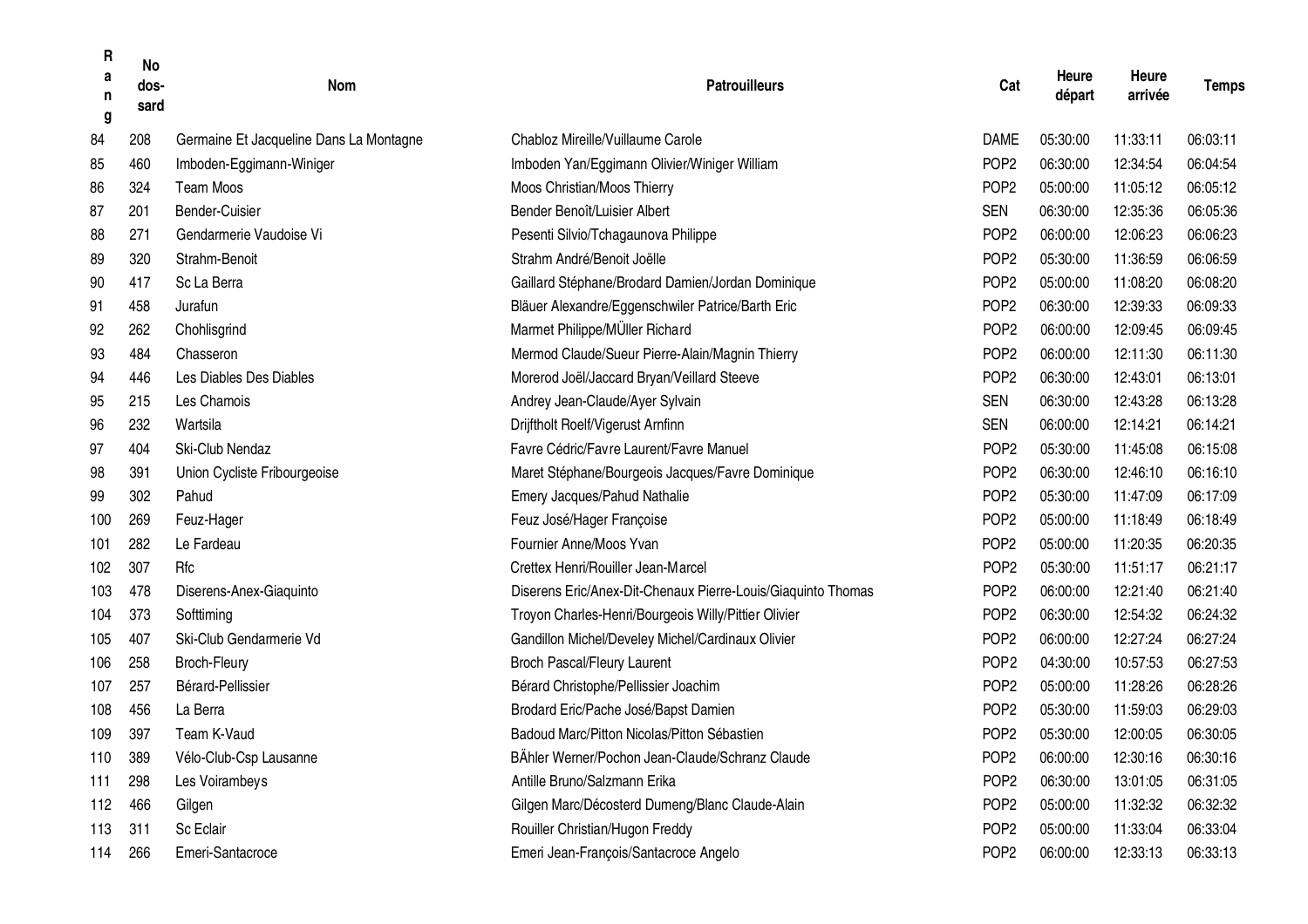| R<br>a<br>n<br>g | <b>No</b><br>dos-<br>sard | <b>Nom</b>                     | <b>Patrouilleurs</b>                                     | Cat              | Heure<br>départ | Heure<br>arrivée | <b>Temps</b> |
|------------------|---------------------------|--------------------------------|----------------------------------------------------------|------------------|-----------------|------------------|--------------|
| 115              | 336                       | <b>Emmanuel Rapin</b>          | Rapin Vincent/Rapin Emmanuel                             | POP <sub>2</sub> | 05:30:00        | 12:07:01         | 06:37:01     |
| 116              | 328                       | Torneresse 1                   | Chapalay Frederic/Nicolier Thierry                       | POP <sub>2</sub> | 05:30:00        | 12:07:09         | 06:37:09     |
| 117              | 390                       | Upa1                           | Lecoultre Pascal/Baiche Félix/Dubugnon Dominique         | POP <sub>2</sub> | 05:30:00        | 12:07:31         | 06:37:31     |
| 118              | 265                       | Ecole Suisse De Ski La Forclaz | Germanier René/Mauris Antoine                            | POP <sub>2</sub> | 05:30:00        | 12:07:43         | 06:37:43     |
| 119              | 376                       | Upa 1-10                       | Panchaud Marc-Antoine/Kranck Jean-Pierre/Mamin Albert    | POP <sub>2</sub> | 06:00:00        | 12:37:44         | 06:37:44     |
| 120              | 216                       | Les Sylvie                     | Staeubli Sylvie/Dumaz Sylvie                             | <b>DAME</b>      | 05:00:00        | 11:38:02         | 06:38:02     |
| 121              | 284                       | Les Cuhailles                  | Fallet Mathieu/Bless Jean-Baptiste                       | POP <sub>2</sub> | 04:30:00        | 11:08:04         | 06:38:04     |
| 122              | 352                       | <b>CSC Cheminots Lausanne</b>  | SPINOSA Martine/Schmutz Michel                           | POP <sub>2</sub> | 05:30:00        | 12:08:19         | 06:38:19     |
| 123              | 247                       | Saillon                        | Schindfessel Yves/Panchaud Pascal                        | POP <sub>2</sub> | 05:30:00        | 12:08:26         | 06:38:26     |
| 124              | 243                       | Flêche Bleue                   | <b>TARANTINO Frank/PAYOT Thomas</b>                      | <b>SEN</b>       | 06:30:00        | 13:08:36         | 06:38:36     |
| 125              | 378                       | <b>Trio Semsalves</b>          | HAHNLOSER Dieter/BEAUD Christophe/SCHEUNER Rolf          | POP <sub>2</sub> | 06:00:00        | 12:39:28         | 06:39:28     |
| 126              | 303                       | Panathlon Chablais 2           | Huguelet Roland/Oberson Jonny                            | POP <sub>2</sub> | 06:00:00        | 12:39:49         | 06:39:49     |
| 127              | 315                       | Ski-Club Le Niremont           | <b>Blanc Françoise/Currat Albin</b>                      | POP <sub>2</sub> | 06:00:00        | 12:39:55         | 06:39:55     |
| 128              | 440                       | Les Nabots                     | Pannatier Frédéric/Pernet Manuel/Fournier Lucien         | POP <sub>2</sub> | 06:30:00        | 13:10:40         | 06:40:40     |
| 129              | 459                       | Jeunesse Cas Yverdon           | Stern Vincent/Stern Emmanuel/Besson Florent              | POP <sub>2</sub> | 05:00:00        | 11:42:26         | 06:42:26     |
| 130              | 380                       | <b>Team Evolene</b>            | <b>VUIGNIER Julien/Crettaz Samuel/Sierro Patrick</b>     | POP <sub>2</sub> | 05:00:00        | 11:43:20         | 06:43:20     |
| 131              | 481                       | Damahe                         | Hoffmann Damien/Mischler Maurice/Bossert Henri           | POP <sub>2</sub> | 05:00:00        | 11:43:26         | 06:43:26     |
| 132              | 442                       | Les Gueux                      | Carron Alain/Fournier Emmanuel/Mettaz Grégoire           | POP <sub>2</sub> | 05:30:00        | 12:16:07         | 06:46:07     |
| 133              | 394                       | Toutangueules li               | Copt Daniel/Chappuis Vincent/Moulin Régis                | POP <sub>2</sub> | 06:00:00        | 12:49:47         | 06:49:47     |
| 134              | 301                       | Orange/api                     | Kerr Andrew/Van Kampen Peter                             | POP <sub>2</sub> | 05:30:00        | 12:20:08         | 06:50:08     |
| 135              | 455                       | La Forestière                  | Grosjean Christian/Blatti Jean-Pierre/Fischer Rémy       | POP <sub>2</sub> | 05:30:00        | 12:20:47         | 06:50:47     |
| 136              | 274                       | Gruyéria Team li               | Ruffieux Joël/Meyer Patrick                              | POP <sub>2</sub> | 04:30:00        | 11:21:46         | 06:51:46     |
| 137              | 277                       | Itac                           | Hecketsweiler Claude/Genre Philippe                      | POP <sub>2</sub> | 05:00:00        | 11:52:11         | 06:52:11     |
| 138              | 381                       | Alaska                         | Bonnin Thierry/Jeanrenaud Michel/Boesch Marc-Henri       | POP <sub>2</sub> | 05:00:00        | 11:52:20         | 06:52:20     |
| 139              | 309                       | Saanenland 3                   | Walker Hanspeter/Trummer Daniel                          | POP <sub>2</sub> | 06:00:00        | 12:53:34         | 06:53:34     |
| 140              | 286                       | Les Deux "bof" De St-Légier    | Morard Claude/Beausire Marc-Henri                        | POP <sub>2</sub> | 05:30:00        | 12:24:56         | 06:54:56     |
| 141              | 399                       | Tag's Martigny                 | Grand Fabrice/Beretta Stéphane/Savioz Bertrand           | POP <sub>2</sub> | 05:30:00        | 12:26:28         | 06:56:28     |
| 142              | 480                       | Dany-Vélo                      | Cosendai Stéphane/Allamand Jean-Daniel/Haebegger Etienne | POP <sub>2</sub> | 05:30:00        | 12:27:15         | 06:57:15     |
| 143              | 256                       | Aurore Vi                      | Spicher Benoît/Besse Jean-Luc                            | POP <sub>2</sub> | 05:00:00        | 11:58:36         | 06:58:36     |
| 144              | 249                       | Tribunal De Division 2         | Chassot Frédéric/Jodry David                             | POP <sub>2</sub> | 06:00:00        | 12:59:02         | 06:59:02     |
| 145              | 314                       | Ski-Club Asso-Lausanne-3       | Egger Jean/Krebs Bernard                                 | POP <sub>2</sub> | 05:00:00        | 11:59:46         | 06:59:46     |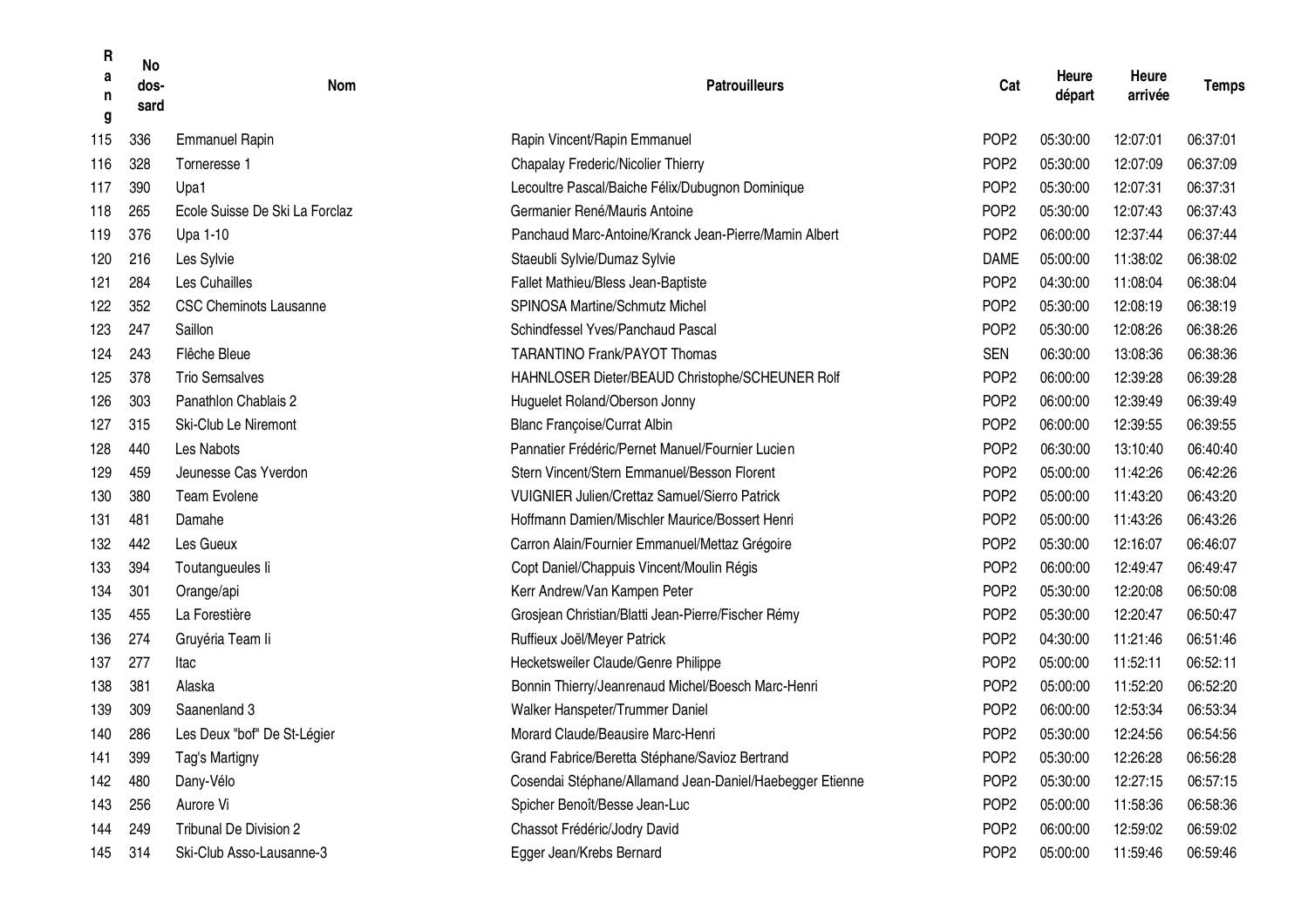| R<br>a<br>n<br>g | <b>No</b><br>dos-<br>sard | Nom                            | <b>Patrouilleurs</b>                                | Cat              | Heure<br>départ | Heure<br>arrivée | <b>Temps</b> |
|------------------|---------------------------|--------------------------------|-----------------------------------------------------|------------------|-----------------|------------------|--------------|
| 146              | 296                       | Les Pallinois                  | Perritaz Christian/Papaux Patrick                   | POP <sub>2</sub> | 05:30:00        | 12:30:22         | 07:00:22     |
| 147              | 483                       | Château D'oex V                | Jaquillard André/Kalbfuss Nicolas/Giddey Olivier    | POP <sub>2</sub> | 06:00:00        | 13:00:34         | 07:00:34     |
| 148              | 283                       | Le Nomade                      | Cornut Alain/Buri Stéphane                          | POP <sub>2</sub> | 06:00:00        | 13:02:17         | 07:02:17     |
| 149              | 461                       | Gy-Bau-Pi                      | Gygax Alexandre/Baumann David/Pidoux Jean-Michel    | POP <sub>2</sub> | 04:30:00        | 11:32:26         | 07:02:26     |
| 150              | 268                       | Eracom <sub>2</sub>            | Rossier Alain/Rossier Daniel                        | POP <sub>2</sub> | 06:00:00        | 13:03:13         | 07:03:13     |
| 151              | 374                       | Schlatter-Moret-Rousselot      | Rousselot Loïc/Moret Lionel/Schlatter Frédéric      | POP <sub>2</sub> | 06:00:00        | 13:04:51         | 07:04:51     |
| 152              | 337                       | Ski-Club Les Robaleux          | Bournoud Florian/Bournoud Blaise                    | POP <sub>2</sub> | 06:00:00        | 13:05:22         | 07:05:22     |
| 153              | 207                       | Footing Club Lausanne          | Mo Costabella Pierre/Duca Giovanni                  | VET <sub>2</sub> | 05:30:00        | 12:35:23         | 07:05:23     |
| 154              | 351                       | Graille Mou de la Ciba         | Paunovil Darko/Rey Georges                          | POP <sub>2</sub> | 05:30:00        | 12:35:38         | 07:05:38     |
| 155              | 348                       | Fc Evionnaz-Collonges          | Balduchelli Yan/Veyrand Julien                      | POP <sub>2</sub> | 06:00:00        | 13:06:02         | 07:06:02     |
| 156              | 290                       | Les Gais Lurons                | Godet Louis/Engisch François                        | POP <sub>2</sub> | 06:00:00        | 13:06:07         | 07:06:07     |
| 157              | 427                       | Nyon Cas La Dôle               | Cuendet Jérôme/Rossellat Claude/Medwed Gregory      | POP <sub>2</sub> | 05:30:00        | 12:36:42         | 07:06:42     |
| 158              | 383                       | <b>Ski-Club Les Diablerets</b> | Elles Marc/Borghi Michel/PERRETEN Michel            | POP <sub>2</sub> | 06:00:00        | 13:06:57         | 07:06:57     |
| 159              | 494                       | Bex-Bagnes-Martigny            | Imboden Philippe/Filliez Nicolas/Zeiter Olivier     | POP <sub>2</sub> | 05:00:00        | 12:09:12         | 07:09:12     |
| 160              | 421                       | Rando Joux-Verte               | Borgeaud Patrick/Schorderet Yves/Moulin William     | POP <sub>2</sub> | 05:30:00        | 12:39:21         | 07:09:21     |
| 161              | 469                       | Fsg Sâles                      | Yerly Stéphane/Wicht Gaëtan/Villoz Jérôme           | POP <sub>2</sub> | 05:00:00        | 12:10:04         | 07:10:04     |
| 162              | 264                       | Dt Lausanne                    | Naegele Christian/Français Olivier                  | POP <sub>2</sub> | 05:30:00        | 12:41:42         | 07:11:42     |
| 163              | 261                       | Cas Moléson 4                  | Fluri André/Mauroux Patrice                         | POP <sub>2</sub> | 06:00:00        | 13:14:34         | 07:14:34     |
| 164              | 474                       | Ena, Etude Neige Et Avalanche  | Alder Michel/Dufour François/Waser Otilia           | POP <sub>2</sub> | 05:00:00        | 12:15:08         | 07:15:08     |
| 165              | 288                       | Les Fokers                     | Comte Mikael/Barras Claude                          | POP <sub>2</sub> | 06:00:00        | 13:15:52         | 07:15:52     |
| 166              | 248                       | Geneve-Pully 1                 | Wurlod Daniel/De Moustier Patrick                   | POP <sub>2</sub> | 06:00:00        | 13:16:09         | 07:16:09     |
| 167              | 487                       | Cas Yverdon-Les-Bains          | Arrigo Mario/Cavin Yves/Besson Jean-Jacques         | POP <sub>2</sub> | 05:00:00        | 12:17:39         | 07:17:39     |
| 168              | 438                       | Les Patrouillardes             | Blanc Aude/Leuliet Emmanuelle/Weigl Katja           | POP <sub>2</sub> | 06:00:00        | 13:18:34         | 07:18:34     |
| 169              | 437                       | Les Phoqueurs                  | Morard Yann/Rollier Brice/Benoit Nicolas            | POP <sub>2</sub> | 05:00:00        | 12:19:52         | 07:19:52     |
| 170              | 238                       | <b>Ochsner Crissier</b>        | Andenmatten Jean-Luc/Wisler Dany                    | VET <sub>2</sub> | 05:30:00        | 12:50:13         | 07:20:13     |
| 171              | 285                       | Les Dahuts                     | Bédat Cédric/Kohli Jean-Claude                      | POP <sub>2</sub> | 05:00:00        | 12:20:22         | 07:20:22     |
| 172              | 465                       | Girod-Pidoux-Bachmann          | Girod Daniel/Pidoux Serge/Bachmann Christian        | POP <sub>2</sub> | 05:00:00        | 12:21:19         | 07:21:19     |
| 173              | 402                       | Société Gymn Mache             | Nendaz Jean-Michel/Gauye Frédéric/Dayer Jean-Yves   | POP <sub>2</sub> | 05:00:00        | 12:21:52         | 07:21:52     |
| 174              | 345                       | Devillard - Devillard          | DEVILLARD Joelle/DEVILLARD Yves                     | POP <sub>2</sub> | 05:00:00        | 12:23:08         | 07:23:08     |
| 175              | 414                       | <b>Sc Villars</b>              | Rogenmoser Nicole/Anex Valérie/Ravussin Isabelle    | POP <sub>2</sub> | 05:30:00        | 12:53:34         | 07:23:34     |
| 176              | 386                       | Woodstock                      | Jequier François/Misteli Christophe/Fahrni Bertrand | POP <sub>2</sub> | 05:30:00        | 12:54:38         | 07:24:38     |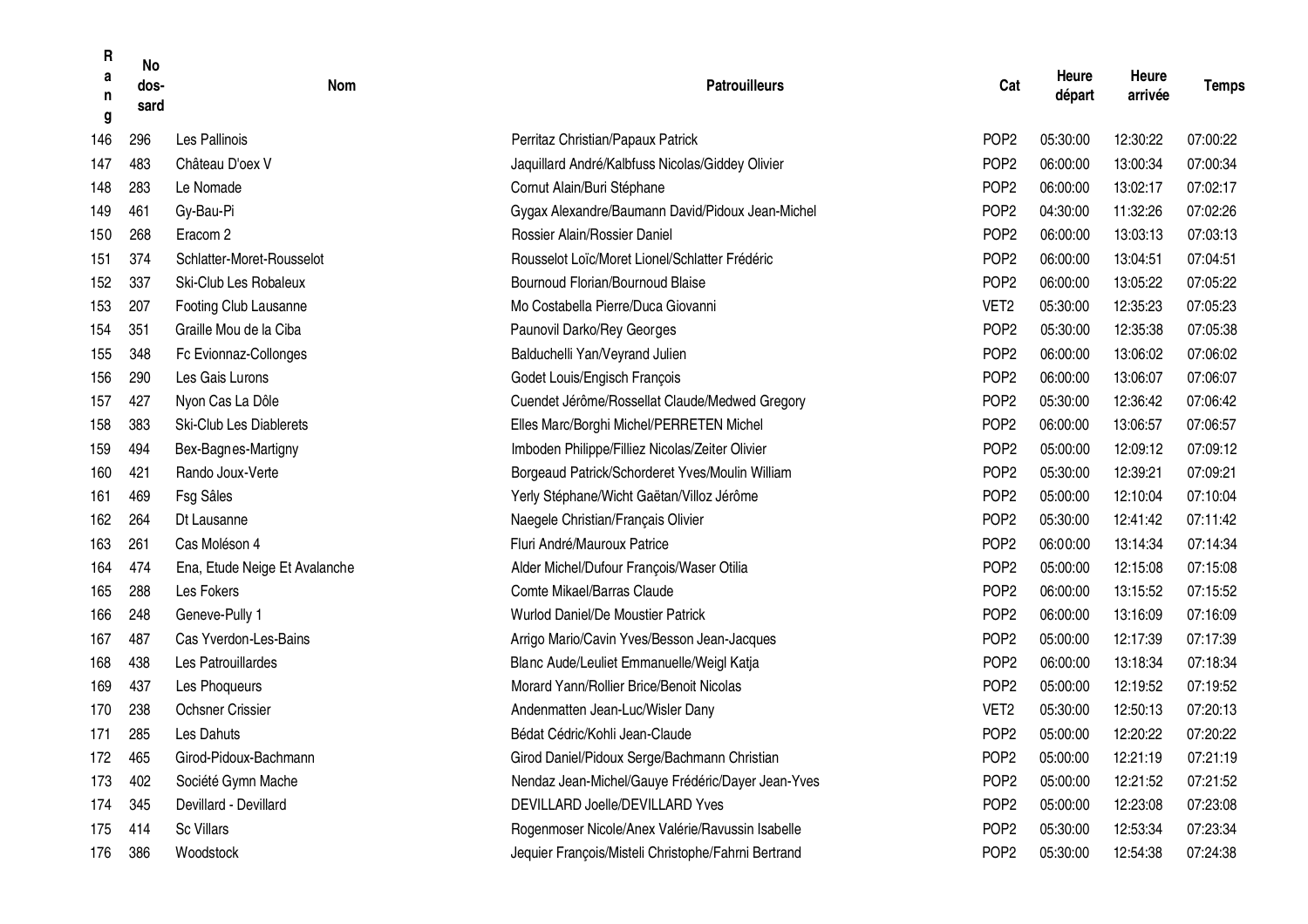| R<br>a<br>n<br>g | <b>No</b><br>dos-<br>sard | <b>Nom</b>                                  | <b>Patrouilleurs</b>                                   | Cat              | Heure<br>départ | Heure<br>arrivée | <b>Temps</b> |
|------------------|---------------------------|---------------------------------------------|--------------------------------------------------------|------------------|-----------------|------------------|--------------|
| 177              | 295                       | Les Marmottes                               | Séraphin Jean-Michel/Loste Patrick                     | POP <sub>2</sub> | 05:00:00        | 12:25:07         | 07:25:07     |
| 178              | 419                       | Sc Ayent /savièse                           | Zuchuat Michel/Blanc Gino/Moos Jean-Claude             | POP <sub>2</sub> | 05:30:00        | 12:57:04         | 07:27:04     |
| 179              | 384                       | Bs                                          | <b>AMIGUET Alex/Wurlod Guillaume/Bonnard Gilles</b>    | POP <sub>2</sub> | 06:00:00        | 13:27:07         | 07:27:07     |
| 180              | 294                       | Les Loups Bis                               | Girardet Olivier/Mischeler Grégoire                    | POP <sub>2</sub> | 05:00:00        | 12:30:28         | 07:30:28     |
| 181              | 333                       | Warident                                    | Waridel François/Dentan Corinne                        | POP <sub>2</sub> | 05:30:00        | 13:03:38         | 07:33:38     |
| 182              | 280                       | Ladurom, Chermignon                         | Lagger Alexandre/Romailler Georges                     | POP <sub>2</sub> | 05:30:00        | 13:03:50         | 07:33:50     |
| 183              | 246                       | <b>CAS Payerne</b>                          | <b>BURREN Roland/BAEHNI Jean-Daniel</b>                | POP <sub>2</sub> | 05:30:00        | 13:03:56         | 07:33:56     |
| 184              | 499                       | Alpahtlon-Express                           | Neuhaus Thomas/Burrus Christoph/Albinati Alain         | POP <sub>2</sub> | 05:00:00        | 12:34:21         | 07:34:21     |
| 185              | 308                       | Ruffier Schwanemann                         | Ruffier Nicolas/Schwanemann Joerg                      | POP <sub>2</sub> | 05:00:00        | 12:34:51         | 07:34:51     |
| 186              | 495                       | Bercher                                     | Pleines Thierry/Gachet Yann/Waridel Jérôme             | POP <sub>2</sub> | 05:00:00        | 12:36:02         | 07:36:02     |
| 187              | 434                       | Les Tzams                                   | Rémy Christophe/Chabloz Christophe/Henchoz Jean-Louis  | POP <sub>2</sub> | 05:30:00        | 13:09:13         | 07:39:13     |
| 188              | 357                       | Alpiniski 2                                 | Decaillet Guillaume/Zanolo Alain                       | POP <sub>2</sub> | 05:30:00        | 13:09:57         | 07:39:57     |
| 189              | 355                       | Alpiniski 1                                 | Jacquer Cédric/Decaillet Nicolas                       | POP <sub>2</sub> | 05:30:00        | 13:10:13         | 07:40:13     |
| 190              | 254                       | Aurore lii                                  | Zurbriggen Patrick/Primoschitz Marco                   | POP <sub>2</sub> | 05:00:00        | 12:41:24         | 07:41:24     |
| 191              | 332                       | Vas Y Mollo                                 | Pasquier Noémie/Jaquet Joelle                          | POP <sub>2</sub> | 05:00:00        | 12:43:55         | 07:43:55     |
| 192              | 319                       | Société De Sous Officiers = Asso-Lausanne-2 | Pittet Roland/Kehl Antoine                             | POP <sub>2</sub> | 05:30:00        | 13:14:40         | 07:44:40     |
| 193              | 431                       | Les Walkyries                               | Béguelin Lydie/Bonard Aline/Wightman Helen             | POP <sub>2</sub> | 04:30:00        | 12:15:12         | 07:45:12     |
| 194              | 377                       | jumping ghost                               | Esroppey Samuel/Gaus Frederike/Bosshard Denise         | POP <sub>2</sub> | 04:30:00        | 12:15:19         | 07:45:19     |
| 195              | 432                       | Les Vieux Chiens                            | Chappuis Olivier/Helfer Pascal/Raemy Guy               | POP <sub>2</sub> | 04:30:00        | 12:15:53         | 07:45:53     |
| 196              | 423                       | Pays D'enhaut                               | Schlaefli Laurent/Blatti Sandrine/Romanens Luc         | POP <sub>2</sub> | 05:00:00        | 12:47:48         | 07:47:48     |
| 197              | 339                       | GIS@SKI                                     | EMERY Christophe/JOOST Stéphane                        | POP <sub>2</sub> | 05:00:00        | 12:50:18         | 07:50:18     |
| 198              | 347                       | Patrouille De La Côte                       | Cuendet Grégoire/Grize Serge                           | POP <sub>2</sub> | 05:00:00        | 12:50:35         | 07:50:35     |
| 199              | 405                       | Ski-Club Marchissy                          | Tallent Jean-Claude/Baeriswyl Florian/Humbert Philippe | POP <sub>2</sub> | 05:30:00        | 13:22:07         | 07:52:07     |
| 200              | 379                       | Savachier                                   | GEISER Françoise/JORDAN Valéry/CRISINEL Jérémie        | POP <sub>2</sub> | 05:00:00        | 12:54:35         | 07:54:35     |
| 201              | 334                       | Zubaye                                      | <b>Pittet Pascal/Barras Marcelle</b>                   | POP <sub>2</sub> | 04:30:00        | 12:25:43         | 07:55:43     |
| 202              | 408                       | Ski-Club Gendarmerie Vaudoise               | Vauthy Raymond/Degiez Michel/Delacrétaz Jean           | POP <sub>2</sub> | 04:30:00        | 12:26:53         | 07:56:53     |
| 203              | 326                       | The Invincibles                             | Werro Carmen/Rauber Marlène                            | POP <sub>2</sub> | 04:30:00        | 12:27:09         | 07:57:09     |
| 204              | 447                       | Les Broyards                                | Grin Anne-Laure/Bettex Laurent/Thomi Michael           | POP <sub>2</sub> | 05:30:00        | 13:28:09         | 07:58:09     |
| 205              | 448                       | Les Boèbes                                  | Künzli Philippe/Bourqui Christian/Pittet Olivier       | POP <sub>2</sub> | 05:30:00        | 13:31:54         | 08:01:54     |
| 206              | 410                       | Ski Club Corbeyrier                         | Grobety Christophe/Fivaz Valerie/Fivaz Laurent         | POP <sub>2</sub> | 05:00:00        | 13:02:56         | 08:02:56     |
| 207              | 498                       | Alpmayo Team                                | Gisclon Philippe/Gisclon Cindy/Bressoud Frédéric       | POP <sub>2</sub> | 04:30:00        | 12:34:47         | 08:04:47     |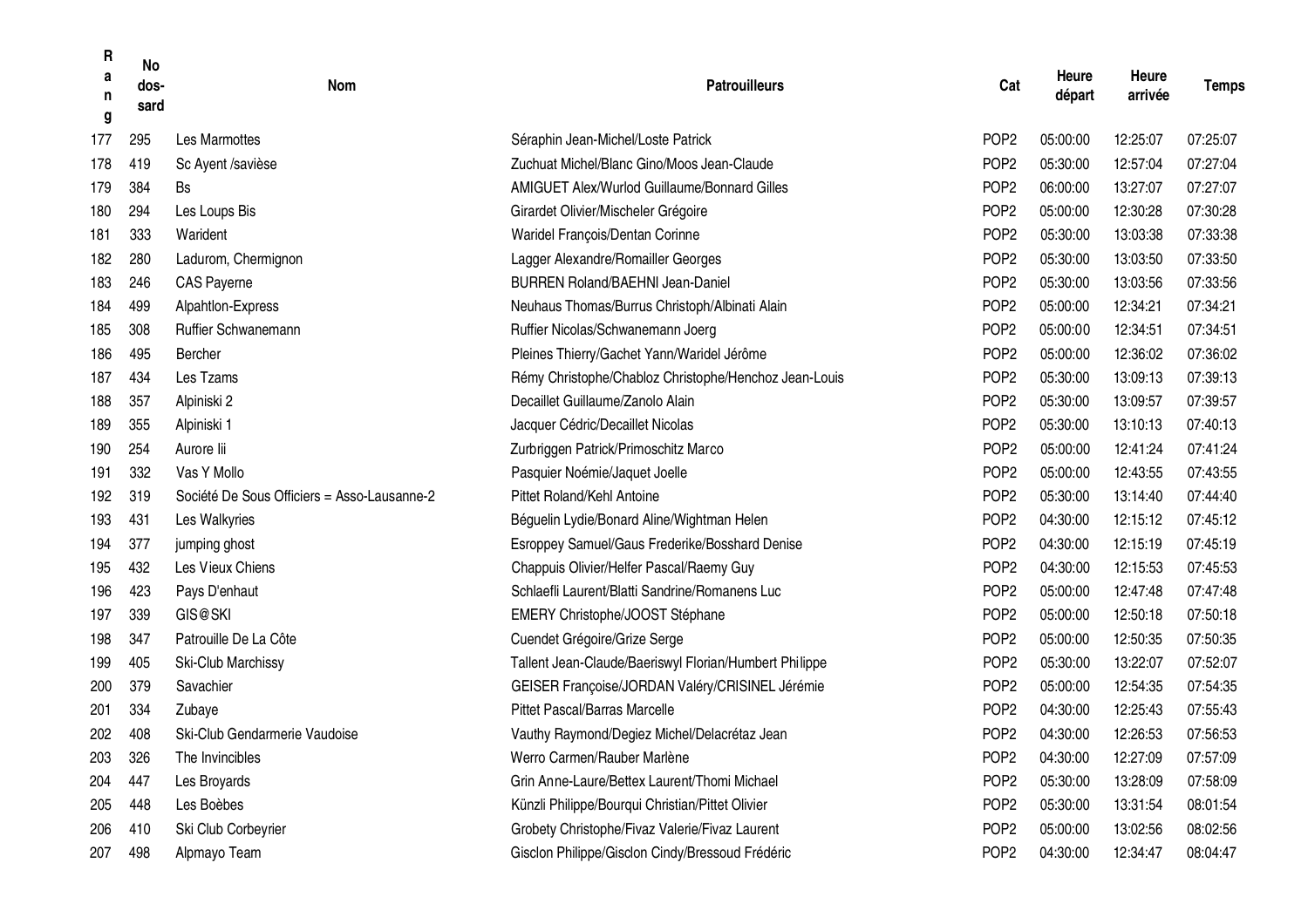| R<br>a<br>n<br>g | <b>No</b><br>dos-<br>sard | <b>Nom</b>                               | <b>Patrouilleurs</b>                                       | Cat              | Heure<br>départ | <b>Heure</b><br>arrivée | <b>Temps</b> |
|------------------|---------------------------|------------------------------------------|------------------------------------------------------------|------------------|-----------------|-------------------------|--------------|
| 208              | 395                       | Top To Top                               | Gay Christelle/Ast Rémy/Rollier David                      | POP <sub>2</sub> | 05:00:00        | 13:07:39                | 08:07:39     |
| 209              | 401                       | Stt1                                     | Langenberger Didier/Veuve Mathilde/Indermuehle Mike        | POP <sub>2</sub> | 05:00:00        | 13:07:40                | 08:07:40     |
| 210              | 278                       | Jaton-Cheuvry                            | Jaton Alban/Cheuvry Jean-Jacques                           | POP <sub>2</sub> | 05:00:00        | 13:08:31                | 08:08:31     |
| 211              | 317                       | <b>Ski-Club Lucens</b>                   | Durussel Guy/Gilliard Christian                            | POP <sub>2</sub> | 04:30:00        | 12:38:48                | 08:08:48     |
| 212              | 275                       | Guercet                                  | Martinet Marlyse/Martinet Jean-Robert                      | POP <sub>2</sub> | 05:00:00        | 13:09:11                | 08:09:11     |
| 213              | 497                       | Arollec                                  | Urech Geneviève/Pannatier Norbert/Urech Pierre-Alain       | POP <sub>2</sub> | 04:30:00        | 12:39:19                | 08:09:19     |
| 214              | 346                       | Les Bleus                                | Theytaz Hervé/Baumgartner Daniel                           | POP <sub>2</sub> | 04:30:00        | 12:39:52                | 08:09:52     |
| 215              | 476                       | Eclaireurs Du Vieux-Mazel 77             | Von Kaenel Philippe/Stuby Etienne/Linsig Jean-Georges      | POP <sub>2</sub> | 05:00:00        | 13:10:44                | 08:10:44     |
| 216              | 318                       | Sociét De Sous Officiers Asso-Lausanne-1 | Pasche Jean-Jacques/Emery Daniel                           | POP <sub>2</sub> | 05:30:00        | 13:42:09                | 08:12:09     |
| 217              | 287                       | Les Fleurs Fanées                        | Grandchamp Irène/Egli Catherine                            | POP <sub>2</sub> | 04:30:00        | 12:45:02                | 08:15:02     |
| 218              | 252                       | Aurore I                                 | Bourgois Antonin/Alliata Andrea                            | POP <sub>2</sub> | 05:00:00        | 13:15:30                | 08:15:30     |
| 219              | 429                       | Michaud-Perusset-Martin                  | Michaud Claude/Perusset Sylvie/Martin Jean-Pierre          | POP <sub>2</sub> | 04:30:00        | 12:47:55                | 08:17:55     |
| 220              | 305                       | Perjabrot                                | Jakob Bastien/Perrochet Jean-Denis                         | POP <sub>2</sub> | 04:30:00        | 12:48:26                | 08:18:26     |
| 221              | 392                       | U.p.a.1                                  | Favre Claude/Favre Olivier/Amaudruz Yves                   | POP <sub>2</sub> | 04:30:00        | 12:48:33                | 08:18:33     |
| 222              | 255                       | Aurore V                                 | Stauble Barbara/Perritaz Jean-Marie                        | POP <sub>2</sub> | 05:00:00        | 13:18:41                | 08:18:41     |
| 223              | 327                       | Thévoz                                   | Thévoz Henriette/Thévoz Amélie                             | POP <sub>2</sub> | 05:00:00        | 13:19:01                | 08:19:01     |
| 224              | 452                       | Le Cristal                               | Chabloz Eric/Berrut Chabloz Jacqueline/Chabloz Jean-Pierre | POP <sub>2</sub> | 05:30:00        | 13:58:17                | 08:28:17     |
| 225              | 281                       | Lavaux Superteam                         | Munoz Miguel/Battilla Busigny Barbara                      | POP <sub>2</sub> | 04:30:00        | 13:02:14                | 08:32:14     |
| 226              | 464                       | Grangier - Yerli - Chollet               | Yerly Nadia/Grangier Cécile/Chollet Lucienne               | POP <sub>2</sub> | 04:30:00        | 13:12:38                | 08:42:38     |
| 227              | 430                       | Mex                                      | Dias Pascale/Dufaux Sandrine/Villard Pascal                | POP <sub>2</sub> | 05:00:00        | 13:45:18                | 08:45:18     |
| 228              | 375                       | Snowtek                                  | <b>HUNZIKER Pierre/GAVRIC Alexandre/BRUNET Frédéric</b>    | POP <sub>2</sub> | 05:00:00        | 13:45:37                | 08:45:37     |
| 229              | 439                       | Les Palü                                 | Paux Pierre/PÉclard Etienne/Caloz Didier                   | POP <sub>2</sub> | 04:30:00        | 13:19:19                | 08:49:19     |
| 230              | 488                       | Cas Neuchâtel li                         | Duvillard André/Camponovo Nuschin/Bourquin Jean-Daniel     | POP <sub>2</sub> | 04:30:00        | 13:22:34                | 08:52:34     |
| 231              | 253                       | Aurore li                                | Michellod Bénédicte/Vermeulen Jean                         | POP <sub>2</sub> | 05:00:00        | 13:58:06                | 08:58:06     |
| 232              | 388                       | Vivre Grand                              | Horvath Laurent/Horvath Laurent/Stefani Laetitia           | POP <sub>2</sub> | 04:30:00        | 14:01:58                | 09:31:58     |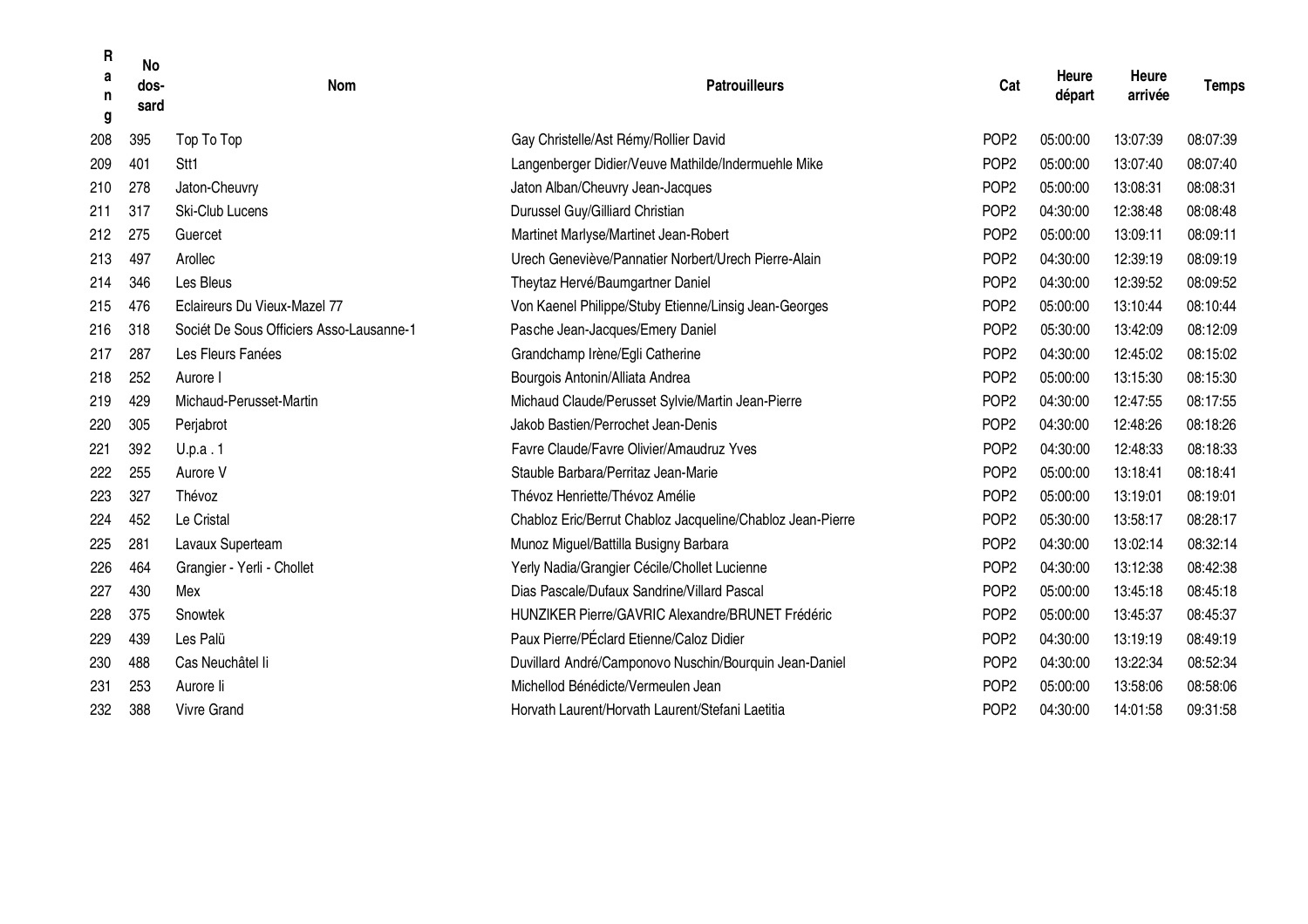## 48e Trophées de Plan-Névé **1986** Trophée 57e Trophée 57e Trophée 57e Trophée 57e Super Trophée



## Les Plans s/Bex, le 28 mars 2004 **Trophee du Muveran: Résultats Espoir**

| R.<br>a<br>n<br>α | <b>No</b><br>dos-<br>sard | Nom          | <b>Patrouilleurs</b>                 | Cat        | Heure<br>départ | Heure<br>arrivée | Temps    |
|-------------------|---------------------------|--------------|--------------------------------------|------------|-----------------|------------------|----------|
|                   | 241                       | Swiss Team 2 | <b>Richard Alain/Marti Marcel</b>    | <b>ESP</b> | 08:00:00        | 11:42:41         | 03:42:41 |
|                   | 209                       | Gliss'r'club | Dessibourg Benoît/Grandjean Frédéric | <b>ESP</b> | 08:00:00        | 12:28:18         | 04:28:18 |
|                   | 223                       | Savièse 2    | Desarzens Grégory/Liand Jérôme       | <b>ESP</b> | 06:00:00        | 11:15:34         | 05:15:34 |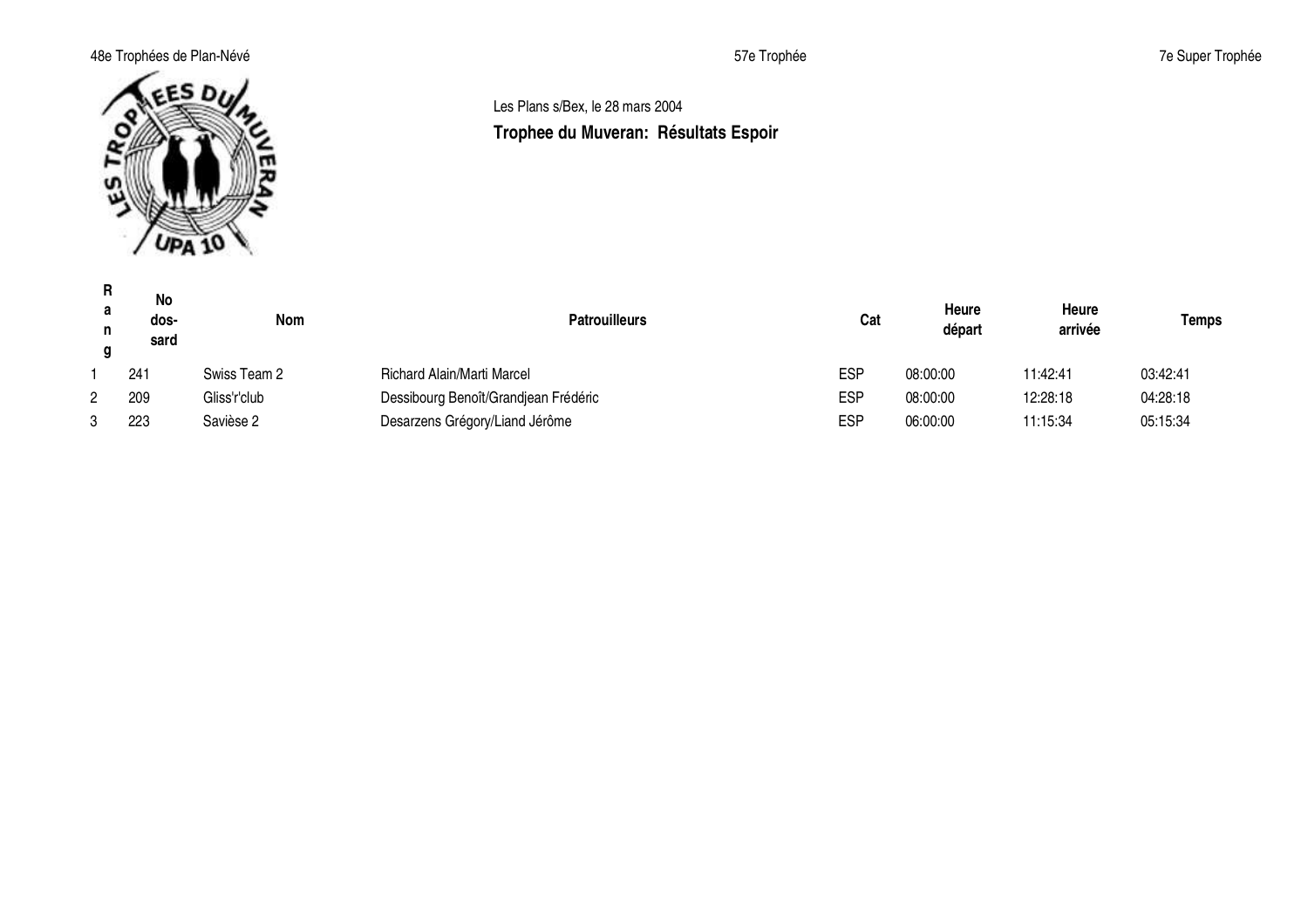## 48e Trophées de Plan-Névé **1986** Trophée 57e Trophée 57e Trophée 57e Trophée 7e Super Trophée



## Les Plans s/Bex, le 28 mars 2004 **Trophee du Muveran: Résultats Dame**

| R<br>a<br>n<br>g | No<br>dos-<br>sard | <b>Nom</b>                              | <b>Patrouilleurs</b>                | Cat         | Heure<br>départ | Heure<br>arrivée | <b>Temps</b> |
|------------------|--------------------|-----------------------------------------|-------------------------------------|-------------|-----------------|------------------|--------------|
|                  | 235                | Luyet - Masserey                        | LUYET Christine/MASSEREY Denise     | DAME        | 08:00:00        | 12:24:22         | 04:24:22     |
|                  | 2 227              | Swiss Team                              | Zimmermann Andrea/Bapst Jeanine     | <b>DAME</b> | 08:00:00        | 12:24:23         | 04:24:23     |
|                  | 3 228              | Team Ayent-Monthey                      | Rey Anick/Diaque Christine          | <b>DAME</b> | 06:30:00        | 11:23:05         | 04:53:05     |
|                  | 4 218              | Neirivue                                | Borcard Colette/Pharisa Fabienne    | <b>DAME</b> | 06:30:00        | 11:42:23         | 05:12:23     |
|                  | 5 240              | Team la Trace I                         | ROH Marie-Louise/BOCHATAY Françoise | <b>DAME</b> | 06:00:00        | 11:34:09         | 05:34:09     |
|                  | 6 208              | Germaine Et Jacqueline Dans La Montagne | Chabloz Mireille/Vuillaume Carole   | <b>DAME</b> | 05:30:00        | 11:33:11         | 06:03:11     |
|                  | 7 216              | Les Sylvie                              | Staeubli Sylvie/Dumaz Sylvie        | <b>DAME</b> | 05:00:00        | 11:38:02         | 06:38:02     |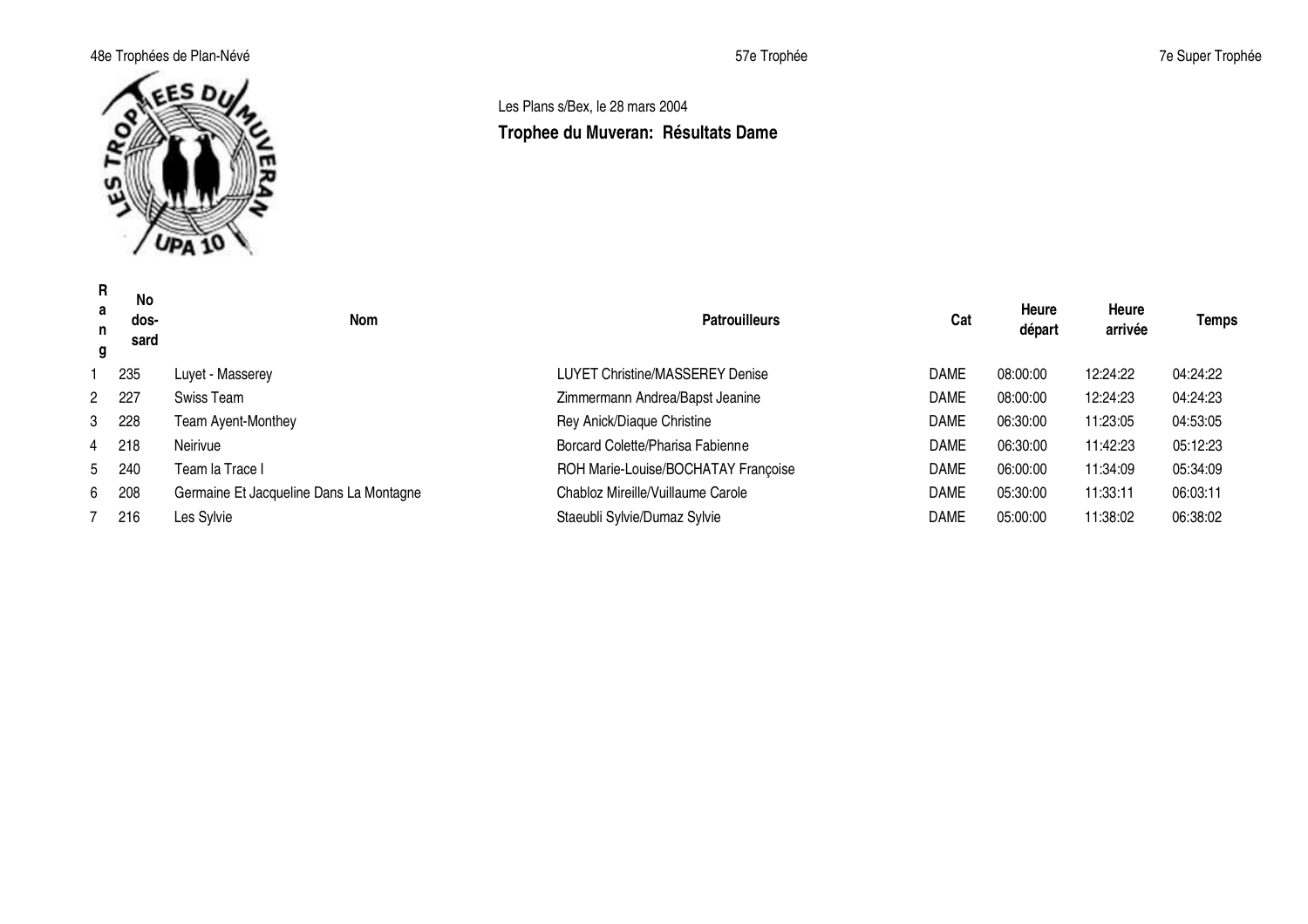## 48e Trophées de Plan-Névé **1986** Trophée 57e Trophée 57e Trophée 57e Trophée 57e Super Trophée



## Les Plans s/Bex, le 28 mars 2004 **Trophee du Muveran: Résultats Senior**

| R<br>a<br>n<br>g | No<br>dos-<br>sard | <b>Nom</b>             | <b>Patrouilleurs</b>                  | Cat        | Heure<br>départ | Heure<br>arrivée | <b>Temps</b> |
|------------------|--------------------|------------------------|---------------------------------------|------------|-----------------|------------------|--------------|
| 1                | 363                | Elmer-Zurbrigg         | Zurbrigg Rolf/Elmer Rico              | <b>SEN</b> | 08:00:00        | 11:25:39         | 03:25:39     |
| 2                | 239                | Swiss Team 1           | <b>HUG Alexandre/PITTEX Christian</b> | <b>SEN</b> | 08:00:00        | 11:28:23         | 03:28:23     |
| 3                | 382                | Swiss Team I           | <b>EPINEY Sébastien/MORET Didier</b>  | <b>SEN</b> | 08:00:00        | 11:29:21         | 03:29:21     |
| 4                | 245                | Les Zigotos            | Vaudan Emmanuel/Conus Thierry         | <b>SEN</b> | 08:00:00        | 11:42:57         | 03:42:57     |
| 5                | 211                | Haute-Pression, Sports | Turrian Denis/Ramel Alain             | <b>SEN</b> | 07:30:00        | 11:38:40         | 04:08:40     |
| 6                | 203                | <b>Carc Romont</b>     | Pache Jean-Claude/Dupont Francis      | <b>SEN</b> | 08:00:00        | 12:24:20         | 04:24:20     |
| 7                | 233                | <b>Team Niedel</b>     | Zuchuat Lucien/Blanc David            | <b>SEN</b> | 06:30:00        | 11:15:52         | 04:45:52     |
| 8                | 220                | Niesensprinter         | <b>Bischoff Martin/Hostettler Tom</b> | <b>SEN</b> | 06:30:00        | 11:19:35         | 04:49:35     |
| 9                | 231                | Televerbier            | Gard Martial/Maret Jean-Sébastien     | <b>SEN</b> | 06:30:00        | 11:29:51         | 04:59:51     |
| 10               | 222                | Saanenland li          | Oehrli Hansruedi/Steffen Ruedi        | <b>SEN</b> | 06:00:00        | 11:09:40         | 05:09:40     |
| 11               | 225                | Sc-Chalais-Bramois     | Kohl Stephan/Favre Jean-Francois      | <b>SEN</b> | 06:30:00        | 11:49:47         | 05:19:47     |
| 12               | 219                | Nepal99                | Zurcher René/Perler Daniel            | <b>SEN</b> | 06:30:00        | 12:00:11         | 05:30:11     |
| 13               | 229                | Team Bulle             | Gachet Frédéric/Morel Alain           | <b>SEN</b> | 06:30:00        | 12:12:27         | 05:42:27     |
| 14               | 242                | Niremont               | Garin Stéphane/Mesot Thierry          | <b>SEN</b> | 06:30:00        | 12:22:00         | 05:52:00     |
| 15               | 226                | Ski Club Des Bioux     | Piguet Benoit/Piguet Jean-Luc         | <b>SEN</b> | 06:00:00        | 11:53:10         | 05:53:10     |
| 16               | 201                | Bender-Cuisier         | Bender Benoît/Luisier Albert          | <b>SEN</b> | 06:30:00        | 12:35:36         | 06:05:36     |
| 17               | 215                | Les Chamois            | Andrey Jean-Claude/Ayer Sylvain       | <b>SEN</b> | 06:30:00        | 12:43:28         | 06:13:28     |
| 18               | 232                | Wartsila               | Drijftholt Roelf/Vigerust Arnfinn     | <b>SEN</b> | 06:00:00        | 12:14:21         | 06:14:21     |
| 19               | 243                | Flêche Bleue           | <b>TARANTINO Frank/PAYOT Thomas</b>   | <b>SEN</b> | 06:30:00        | 13:08:36         | 06:38:36     |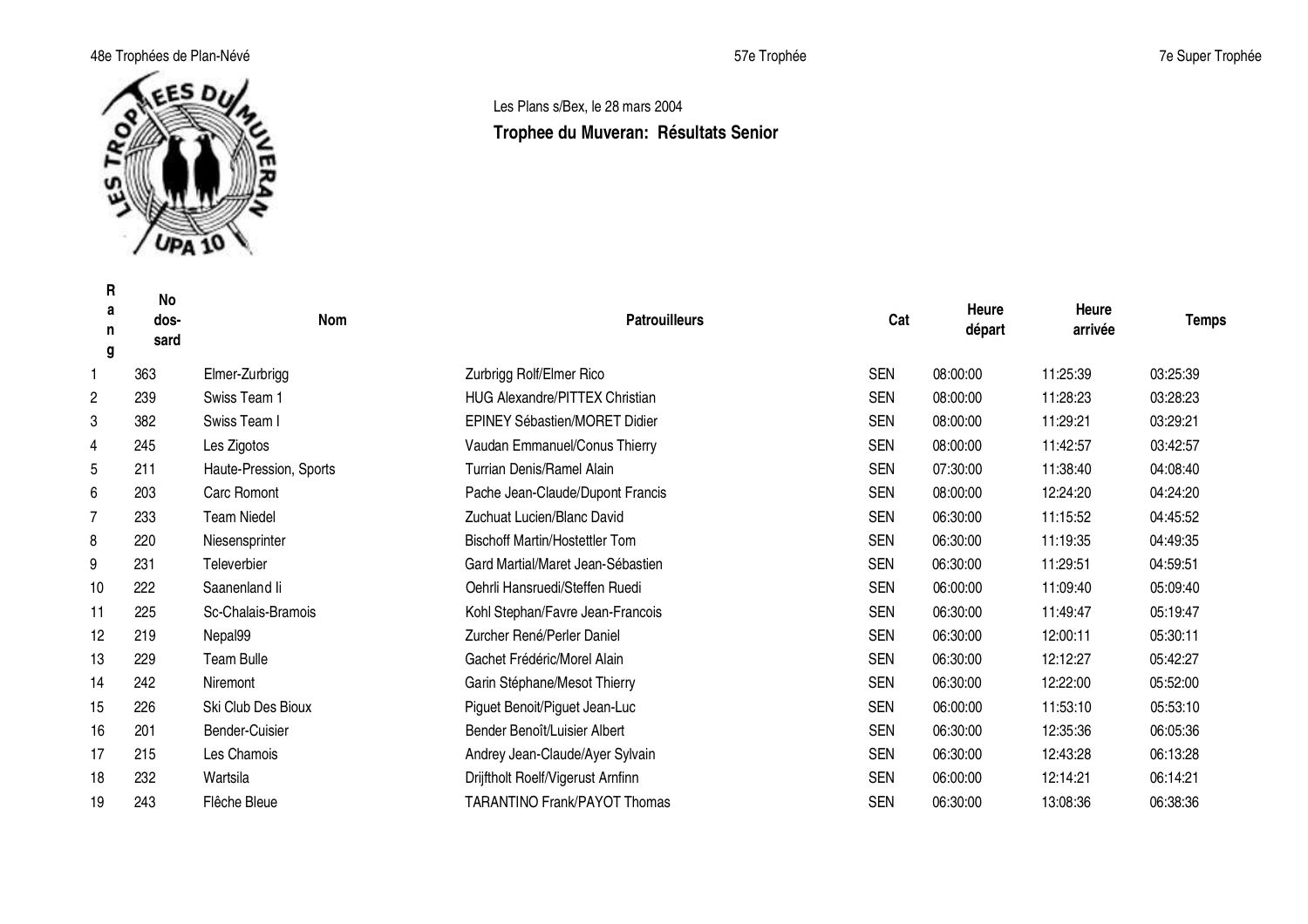## 48e Trophées de Plan-Névé **1986 au 1997 de Super Trophée** 57e Trophée 57e Trophée 7e Super Trophée



## Les Plans s/Bex, le 28 mars 2004 **Trophee du Muveran: Résultats Veteran I**

| R.<br>a<br>n<br>g | <b>No</b><br>dos-<br>sard | Nom                      | <b>Patrouilleurs</b>                   | Cat              | Heure<br>départ | Heure<br>arrivée | <b>Temps</b> |
|-------------------|---------------------------|--------------------------|----------------------------------------|------------------|-----------------|------------------|--------------|
|                   | 230                       | Team La Trace            | Carron Justin/Oguey Georges            | VET <sub>1</sub> | 07:30:00        | 11:31:02         | 04:01:02     |
| $2^{\circ}$       | 221                       | Oxygene                  | De Cachard Francois/Meyer Alain        | VET <sub>1</sub> | 08:00:00        | 12:06:50         | 04:06:50     |
| 3                 | 234                       | <b>Team Provins</b>      | Jollien Eric/Sermier Luc               | VET <sub>1</sub> | 08:00:00        | 12:16:34         | 04:16:34     |
| 4                 | 236                       | Wenger - Comby           | <b>COMBY Daniel/WENGER Grégoire</b>    | VET1             | 07:30:00        | 11:48:16         | 04:18:16     |
| 5 <sup>5</sup>    | 204                       | Cas Gruyère              | Ducret Romain/Savoy Jean-François      | VET1             | 06:30:00        | 11:42:11         | 05:12:11     |
| 6.                | 210                       | Gr. Sportif Chermignon I | Barras Gabriel/Romailler Jean-François | VET <sub>1</sub> | 06:30:00        | 12:08:22         | 05:38:22     |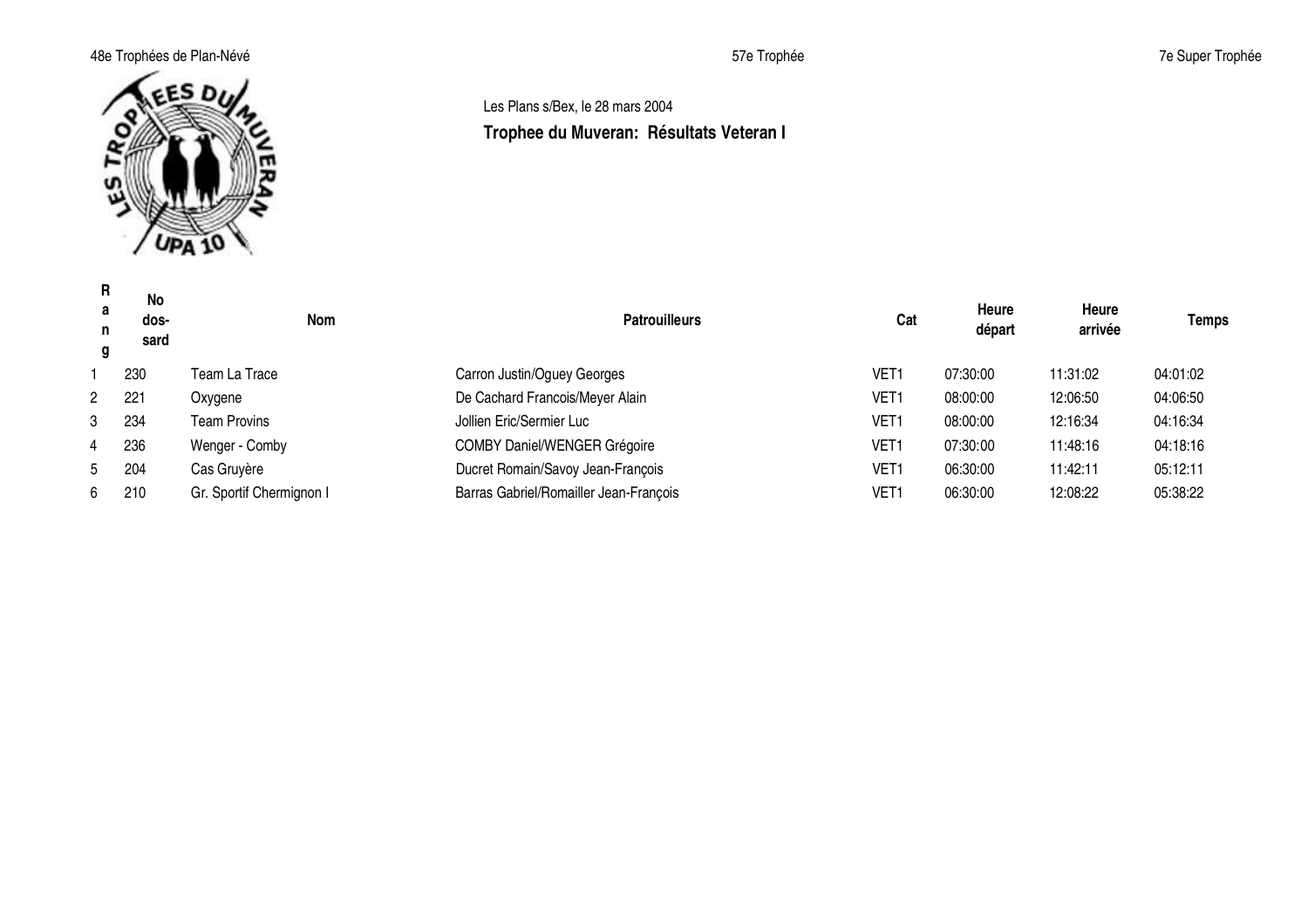## 48e Trophées de Plan-Névé **1986 au 1997 de Super Trophée** 57e Trophée 57e Trophée 7e Super Trophée



## Les Plans s/Bex, le 28 mars 2004 **Trophee du Muveran: Résultats Veteran II**

| R<br>a<br>n<br>g | No<br>dos-<br>sard | Nom                   | <b>Patrouilleurs</b>                      | Cat              | <b>Heure</b><br>départ | Heure<br>arrivée | <b>Temps</b> |
|------------------|--------------------|-----------------------|-------------------------------------------|------------------|------------------------|------------------|--------------|
|                  | 224                | Sc Grattavache Vété   | Dévaud Daniel/Ryter Daniel                | VET <sub>2</sub> | 07:30:00               | 11:46:49         | 04:16:49     |
| $\mathbf{2}$     | 205                | Crans-Montana         | Coudray Christian/Crettenand Jean-Claude  | VET2             | 07:30:00               | 11:51:59         | 04:21:59     |
| 3                | 206                | Entreprise Karlen     | Morier Janry/Schopfer Hervé               | VET <sub>2</sub> | 07:30:00               | 12:14:49         | 04:44:49     |
| 4                | 213                | Lanthmann             | Lanthmann Pierre-Bernard/Bussard François | VET <sub>2</sub> | 06:30:00               | 11:20:07         | 04:50:07     |
|                  | 5 214              | Lebourdon             | Bordoni Sauro/Favre Guy                   | VET2             | 06:30:00               | 12:00:28         | 05:30:28     |
| 6                | 237                | Des Touristes         | Masset Jacques/Donada Samuel              | VET2             | 06:30:00               | 12:07:24         | 05:37:24     |
|                  | 207                | Footing Club Lausanne | Mo Costabella Pierre/Duca Giovanni        | VET <sub>2</sub> | 05:30:00               | 12:35:23         | 07:05:23     |
| 8                | 238                | Ochsner Crissier      | Andenmatten Jean-Luc/Wisler Dany          | VET2             | 05:30:00               | 12:50:13         | 07:20:13     |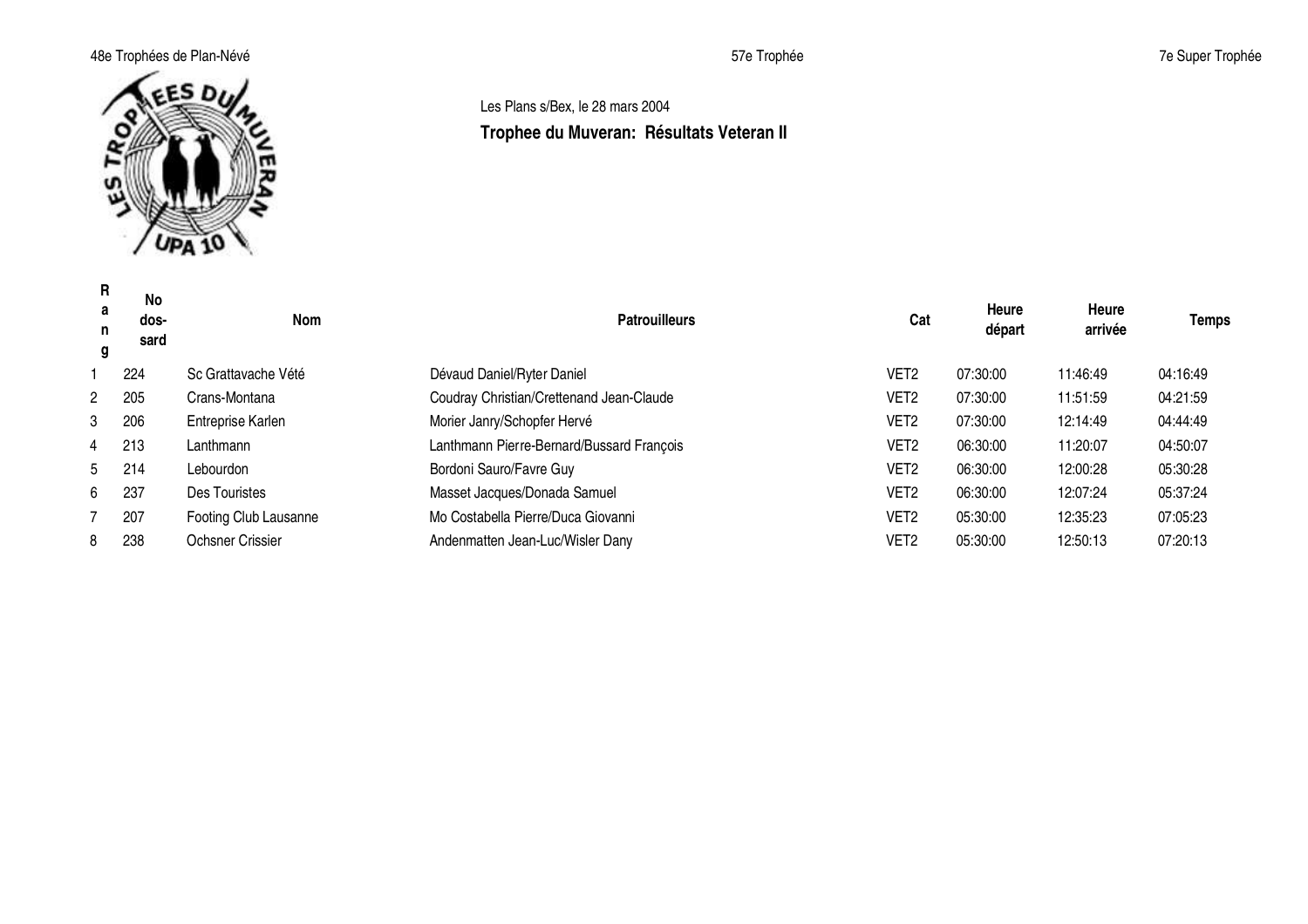## 48e Trophées de Plan-Névé **1986 au 1997 de Super Trophée** 57e Trophée 57e Trophée 7e Super Trophée



**R**

Les Plans s/Bex, le 28 mars 2004

# **Trophee du Muveran: Résultats Populaires**

| ĸ<br>a<br>n<br>g | No<br>dos-<br>sard | Nom                          | <b>Patrouilleurs</b>                                         | Cat              | Heure<br>départ | Heure<br>arrivée | Temps    |
|------------------|--------------------|------------------------------|--------------------------------------------------------------|------------------|-----------------|------------------|----------|
| 1                | 418                | Sc Charmey/jaun              | Thurler Stéphane/Mooser Michel/Mooser Pascal                 | POP <sub>2</sub> | 08:00:00        | 11:44:02         | 03:44:02 |
| $\mathbf{2}$     | 289                | Les Frères Ennemis           | Sauthier Patrick/Debons Frédéric                             | POP <sub>2</sub> | 07:30:00        | 11:28:39         | 03:58:39 |
| 3                | 416                | Sc Le Locle                  | Matthey Emanuel/Châtelain Jérôme/Schüpbach Laurent           | POP <sub>2</sub> | 08:00:00        | 12:10:32         | 04:10:32 |
| 4                | 433                | Les Valaisans                | Meunier David/Charvoz Mathieu/Corthay Raphaël                | POP <sub>2</sub> | 08:00:00        | 12:15:41         | 04:15:41 |
| 5                | 338                | Meyer - Chantre              | MEYER Dominik/CHANTRE Philippe                               | POP <sub>2</sub> | 07:30:00        | 11:48:35         | 04:18:35 |
| 6                | 321                | <b>Team Atmansport</b>       | Tâche Didier/Tâche Laurent                                   | POP <sub>2</sub> | 07:30:00        | 11:55:24         | 04:25:24 |
| $\overline{7}$   | 312                | Sc Les Diablerets            | Ginier Reynold/Pichard Marc                                  | POP <sub>2</sub> | 06:30:00        | 11:05:32         | 04:35:32 |
| 8                | 489                | Cas Les Diablerets           | Staeubli Laurent/Cavin Gilbert/Gillieron Christophe          | POP <sub>2</sub> | 07:30:00        | 12:12:23         | 04:42:23 |
| 9                | 426                | <b>OCB Gibloux</b>           | Cotting Bertrand/Chofflon Olivier/Dey Chrisophe              | POP <sub>2</sub> | 06:30:00        | 11:14:56         | 04:44:56 |
| 10               | 445                | Les Diables Rouges           | Reichenbach Daniel/Pellouchoud Michel/Reichenbach Didier     | POP <sub>2</sub> | 06:30:00        | 11:15:22         | 04:45:22 |
| 11               | 453                | Le Bry Posieux Charmey       | Chenaux Jean-Daniel/Zamofing Bertrand/Bourdilloud Christophe | POP <sub>2</sub> | 06:30:00        | 11:23:24         | 04:53:24 |
| 12               | 467                | Getaz-Romang Holding Sa      | Gonzalez Sebastien/Joye Hervé/Vacheron Jacques               | POP <sub>2</sub> | 07:30:00        | 12:29:50         | 04:59:50 |
| 13               | 251                | <b>JLSA</b>                  | Haeseli Markus/Beraud Patrick                                | POP <sub>2</sub> | 06:30:00        | 11:30:46         | 05:00:46 |
| 14               | 344                | C.e.l.a. Team                | Martinella David/Chastellain Victoria                        | POP <sub>2</sub> | 06:30:00        | 11:32:28         | 05:02:28 |
| 15               | 470                | <b>Fsg Neirivue</b>          | Sudan Eric/Sudan Antoine/Sudan Claude                        | POP <sub>2</sub> | 06:30:00        | 11:33:41         | 05:03:41 |
| 16               | 350                | Evouettes                    | Bueche Gregory/Huber Jean-Claude                             | POP <sub>2</sub> | 06:00:00        | 11:07:16         | 05:07:16 |
| 17               | 412                | Sd Collonges Les Traïnalames | Chambovey André/Chambovey Edouard/Richard Alain              | POP <sub>2</sub> | 06:30:00        | 11:42:16         | 05:12:16 |
| 18               | 297                | Les Patrouilleurs            | Bory Christian/Bernasconi Charles                            | POP <sub>2</sub> | 05:30:00        | 10:42:56         | 05:12:56 |
| 19               | 462                | Gryon                        | Wehren Joël/Gonet Bertrand/Fumeaux Michel                    | POP <sub>2</sub> | 06:00:00        | 11:14:49         | 05:14:49 |
| 20               | 358                | Duvoisin-Grivel-Cordey       | Grivel Olivier/Duvoisin François                             | POP <sub>2</sub> | 06:00:00        | 11:16:18         | 05:16:18 |
| 21               | 371                | Rouiller-Sciboz-Bourqui      | Rouiller Jacques/Sciboz Raphael/Bourqui Benoit               | POP <sub>2</sub> | 07:30:00        | 12:48:06         | 05:18:06 |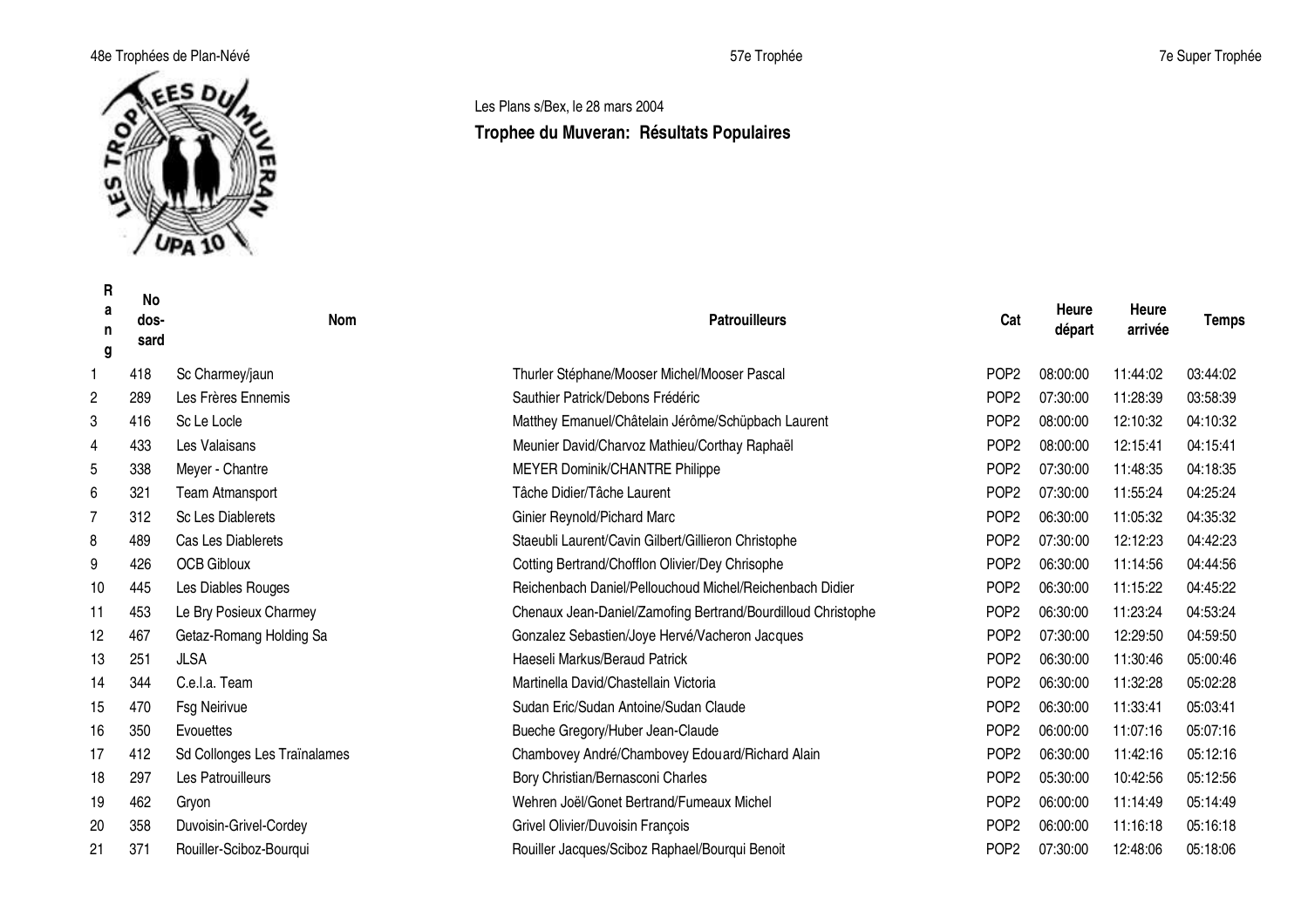| R<br>a<br>n<br>g | <b>No</b><br>dos-<br>sard | <b>Nom</b>                | <b>Patrouilleurs</b>                                     | Cat              | Heure<br>départ | Heure<br>arrivée | <b>Temps</b> |
|------------------|---------------------------|---------------------------|----------------------------------------------------------|------------------|-----------------|------------------|--------------|
| 22               | 299                       | Leuliet                   | Perreard Xavier/Leuliet Frederic                         | POP <sub>2</sub> | 06:30:00        | 11:53:19         | 05:23:19     |
| 23               | 335                       | Zanfleuron                | Dessimoz Yves/Ecoeur Jean-Pierre                         | POP <sub>2</sub> | 06:30:00        | 11:53:48         | 05:23:48     |
| 24               | 485                       | Charmey                   | Schmid Jean-Marc/Mayoraz Gérard/Sciboz Benjamin          | POP <sub>2</sub> | 06:30:00        | 11:54:55         | 05:24:55     |
| 25               | 341                       | Brucher - Terrettaz       | TERRETTAZ Jérôme/BRUCHER Pierre                          | POP <sub>2</sub> | 06:00:00        | 11:27:40         | 05:27:40     |
| 26               | 482                       | Cspl                      | Cordey David/Pittet Jean-Philippe/Bessire David          | POP <sub>2</sub> | 06:00:00        | 11:31:33         | 05:31:33     |
| 27               | 492                       | C.a.r.e. Vevey Athlétisme | Umbehr Marc/Rama Serge/Jobin Nicolas                     | POP <sub>2</sub> | 06:30:00        | 12:03:01         | 05:33:01     |
| 28               | 435                       | Les Toutangueules 5       | Bussien Laurent/Gabioud Frédéric/Gabioud Thomas          | POP <sub>2</sub> | 06:30:00        | 12:05:14         | 05:35:14     |
| 29               | 304                       | Panethlon                 | Berlie Pierre/Amacker Yves                               | POP <sub>2</sub> | 06:30:00        | 12:05:42         | 05:35:42     |
| 30               | 387                       | Vouilloz-Moulin-Derivaz   | Vouilloz Florent/Moulin Vincent/Derivaz Vincent          | POP <sub>2</sub> | 06:00:00        | 11:36:09         | 05:36:09     |
| 31               | 454                       | Lauraux                   | Girod Urbain/Lauraux Patrick/Barman Pierre-Alain         | POP <sub>2</sub> | 05:30:00        | 11:10:59         | 05:40:59     |
| 32               | 422                       | Pilloud-Hannhart-Damond   | Pilloud Denys/Hannhart Pierre/Damond René                | POP <sub>2</sub> | 06:00:00        | 11:42:20         | 05:42:20     |
| 33               | 415                       | Sc Morcles                | Ballay Daniel/Dubois Jean-Luc/Cherix Daniel              | POP <sub>2</sub> | 06:00:00        | 11:43:29         | 05:43:29     |
| 34               | 490                       | Cas Jaman 2               | Ravussin Gérald/Sebastian Pascal/Isler Patrick           | POP <sub>2</sub> | 05:30:00        | 11:14:09         | 05:44:09     |
| 35               | 403                       | Ski-Club Vallorbe         | Leuenberger Christophe/Künzler Patrice/Fuchsmann Thierry | POP <sub>2</sub> | 06:30:00        | 12:14:27         | 05:44:27     |
| 36               | 260                       | <b>Bulle</b>              | Bovet Nicolas/Charrière Nicolas                          | POP <sub>2</sub> | 06:30:00        | 12:14:31         | 05:44:31     |
| 37               | 329                       | Totolaf                   | Larsen Christophe/Falconnier Antoine                     | POP <sub>2</sub> | 05:00:00        | 10:44:40         | 05:44:40     |
| 38               | 471                       | Fsg Aubonne               | Noverraz Adrien/Noverraz Pierre-Alain/Jan Grégoire       | POP <sub>2</sub> | 06:30:00        | 12:17:05         | 05:47:05     |
| 39               | 354                       | Team la Trace 2           | Carron Anne/Arlettaz Christelle                          | POP <sub>2</sub> | 06:30:00        | 12:21:57         | 05:51:57     |
| 40               | 300                       | Marchand                  | Marchand Jacques/Delaloye Françoise                      | POP <sub>2</sub> | 06:30:00        | 12:22:11         | 05:52:11     |
| 41               | 457                       | L'adret                   | Ebener Jean-Romain/Tinguely Frank/Melet Pierre-Alain     | POP <sub>2</sub> | 06:00:00        | 11:53:38         | 05:53:38     |
| 42               | 306                       | Rey-Bonvin                | Rey Matthieu/Bonvin Patrick                              | POP <sub>2</sub> | 05:30:00        | 11:23:43         | 05:53:43     |
| 43               | 291                       | Les Kékés                 | Mariller Blaise/Gentil Patrice                           | POP <sub>2</sub> | 05:30:00        | 11:23:57         | 05:53:57     |
| 44               | 444                       | Les Electros              | Perruchoud Ludovic/Emery Laurent/Constantin Daniel       | POP <sub>2</sub> | 05:00:00        | 10:56:32         | 05:56:32     |
| 45               | 272                       | Gendarmerie Vaudoise Vii  | Carrel Patrice/VÖgeli Yves                               | POP <sub>2</sub> | 06:00:00        | 11:59:25         | 05:59:25     |
| 46               | 270                       | Floreys                   | Florey Norbert/Florey Yves                               | POP <sub>2</sub> | 05:30:00        | 11:29:27         | 05:59:27     |
| 47               | 491                       | Cas Genève                | Cruz Bernard/Buffon Jean-Marc/Jaquier Alain              | POP <sub>2</sub> | 06:00:00        | 12:01:34         | 06:01:34     |
| 48               | 409                       | Ski-Club Chasseron        | Amstutz Jean-Luc/Brocard Blaise/Schnegg Serge            | POP <sub>2</sub> | 06:00:00        | 12:02:54         | 06:02:54     |
| 49               | 460                       | Imboden-Eggimann-Winiger  | Imboden Yan/Eggimann Olivier/Winiger William             | POP <sub>2</sub> | 06:30:00        | 12:34:54         | 06:04:54     |
| 50               | 324                       | <b>Team Moos</b>          | Moos Christian/Moos Thierry                              | POP <sub>2</sub> | 05:00:00        | 11:05:12         | 06:05:12     |
| 51               | 271                       | Gendarmerie Vaudoise Vi   | Pesenti Silvio/Tchagaunova Philippe                      | POP <sub>2</sub> | 06:00:00        | 12:06:23         | 06:06:23     |
| 52               | 320                       | Strahm-Benoit             | Strahm André/Benoit Joëlle                               | POP <sub>2</sub> | 05:30:00        | 11:36:59         | 06:06:59     |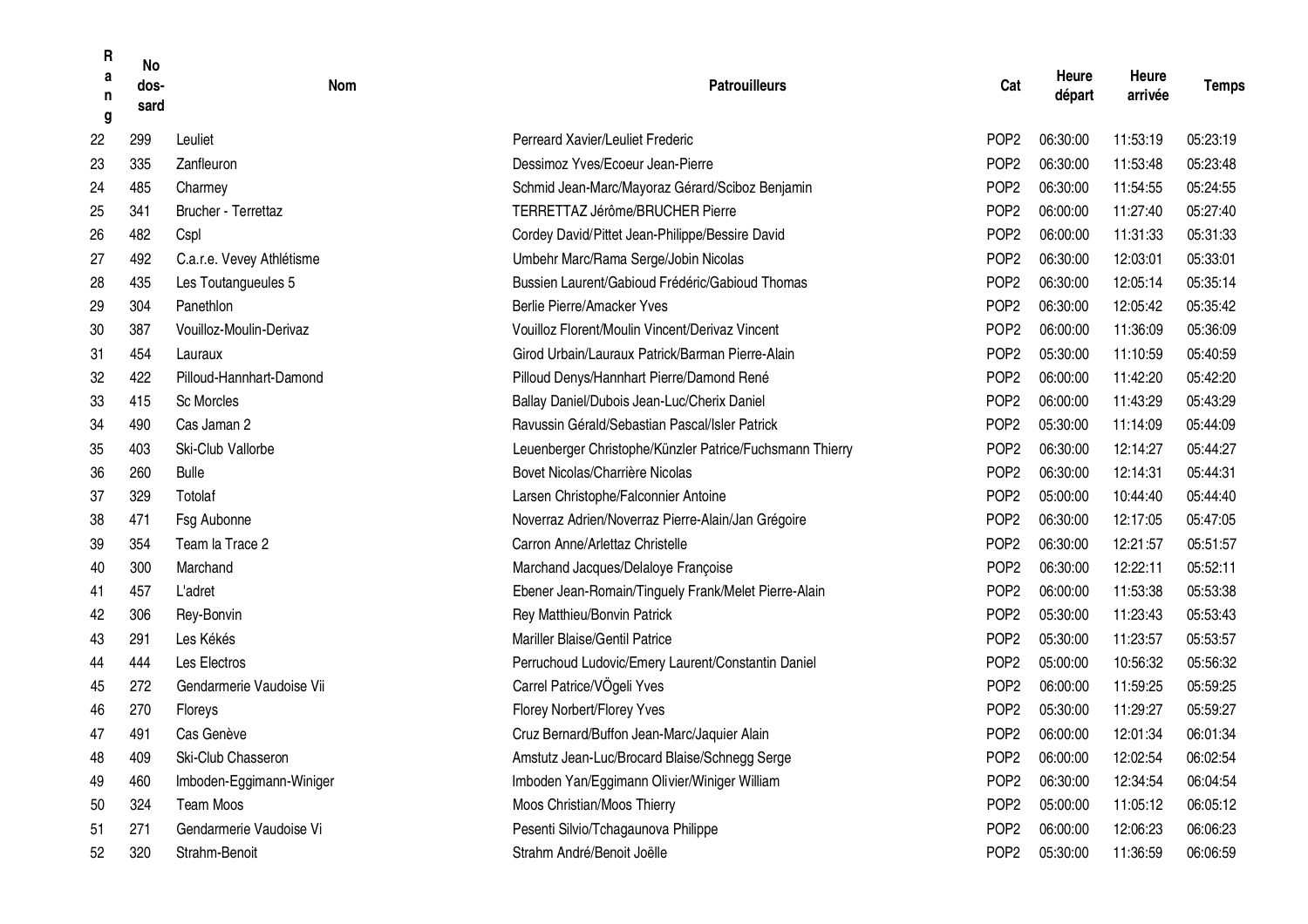| R<br>a<br>n<br>g | <b>No</b><br>dos-<br>sard | Nom                            | <b>Patrouilleurs</b>                                         | Cat              | Heure<br>départ | Heure<br>arrivée | <b>Temps</b> |
|------------------|---------------------------|--------------------------------|--------------------------------------------------------------|------------------|-----------------|------------------|--------------|
| 53               | 417                       | Sc La Berra                    | Gaillard Stéphane/Brodard Damien/Jordan Dominique            | POP <sub>2</sub> | 05:00:00        | 11:08:20         | 06:08:20     |
| 54               | 458                       | Jurafun                        | Bläuer Alexandre/Eggenschwiler Patrice/Barth Eric            | POP <sub>2</sub> | 06:30:00        | 12:39:33         | 06:09:33     |
| 55               | 262                       | Chohlisgrind                   | Marmet Philippe/MÜller Richard                               | POP <sub>2</sub> | 06:00:00        | 12:09:45         | 06:09:45     |
| 56               | 484                       | Chasseron                      | Mermod Claude/Sueur Pierre-Alain/Magnin Thierry              | POP <sub>2</sub> | 06:00:00        | 12:11:30         | 06:11:30     |
| 57               | 446                       | Les Diables Des Diables        | Morerod Joël/Jaccard Bryan/Veillard Steeve                   | POP <sub>2</sub> | 06:30:00        | 12:43:01         | 06:13:01     |
| 58               | 404                       | Ski-Club Nendaz                | Favre Cédric/Favre Laurent/Favre Manuel                      | POP <sub>2</sub> | 05:30:00        | 11:45:08         | 06:15:08     |
| 59               | 391                       | Union Cycliste Fribourgeoise   | Maret Stéphane/Bourgeois Jacques/Favre Dominique             | POP <sub>2</sub> | 06:30:00        | 12:46:10         | 06:16:10     |
| 60               | 302                       | Pahud                          | Emery Jacques/Pahud Nathalie                                 | POP <sub>2</sub> | 05:30:00        | 11:47:09         | 06:17:09     |
| 61               | 269                       | Feuz-Hager                     | Feuz José/Hager Françoise                                    | POP <sub>2</sub> | 05:00:00        | 11:18:49         | 06:18:49     |
| 62               | 282                       | Le Fardeau                     | Fournier Anne/Moos Yvan                                      | POP <sub>2</sub> | 05:00:00        | 11:20:35         | 06:20:35     |
| 63               | 307                       | Rfc                            | Crettex Henri/Rouiller Jean-Marcel                           | POP <sub>2</sub> | 05:30:00        | 11:51:17         | 06:21:17     |
| 64               | 478                       | Diserens-Anex-Giaquinto        | Diserens Eric/Anex-Dit-Chenaux Pierre-Louis/Giaquinto Thomas | POP <sub>2</sub> | 06:00:00        | 12:21:40         | 06:21:40     |
| 65               | 373                       | Softtiming                     | Troyon Charles-Henri/Bourgeois Willy/Pittier Olivier         | POP <sub>2</sub> | 06:30:00        | 12:54:32         | 06:24:32     |
| 66               | 407                       | Ski-Club Gendarmerie Vd        | Gandillon Michel/Develey Michel/Cardinaux Olivier            | POP <sub>2</sub> | 06:00:00        | 12:27:24         | 06:27:24     |
| 67               | 258                       | <b>Broch-Fleury</b>            | Broch Pascal/Fleury Laurent                                  | POP <sub>2</sub> | 04:30:00        | 10:57:53         | 06:27:53     |
| 68               | 257                       | Bérard-Pellissier              | Bérard Christophe/Pellissier Joachim                         | POP <sub>2</sub> | 05:00:00        | 11:28:26         | 06:28:26     |
| 69               | 456                       | La Berra                       | Brodard Eric/Pache José/Bapst Damien                         | POP <sub>2</sub> | 05:30:00        | 11:59:03         | 06:29:03     |
| 70               | 397                       | Team K-Vaud                    | Badoud Marc/Pitton Nicolas/Pitton Sébastien                  | POP <sub>2</sub> | 05:30:00        | 12:00:05         | 06:30:05     |
| 71               | 389                       | Vélo-Club-Csp Lausanne         | BÄhler Werner/Pochon Jean-Claude/Schranz Claude              | POP <sub>2</sub> | 06:00:00        | 12:30:16         | 06:30:16     |
| 72               | 298                       | Les Voirambeys                 | Antille Bruno/Salzmann Erika                                 | POP <sub>2</sub> | 06:30:00        | 13:01:05         | 06:31:05     |
| 73               | 466                       | Gilgen                         | Gilgen Marc/Décosterd Dumeng/Blanc Claude-Alain              | POP <sub>2</sub> | 05:00:00        | 11:32:32         | 06:32:32     |
| 74               | 311                       | Sc Eclair                      | Rouiller Christian/Hugon Freddy                              | POP <sub>2</sub> | 05:00:00        | 11:33:04         | 06:33:04     |
| 75               | 266                       | Emeri-Santacroce               | Emeri Jean-François/Santacroce Angelo                        | POP <sub>2</sub> | 06:00:00        | 12:33:13         | 06:33:13     |
| 76               | 336                       | <b>Emmanuel Rapin</b>          | Rapin Vincent/Rapin Emmanuel                                 | POP <sub>2</sub> | 05:30:00        | 12:07:01         | 06:37:01     |
| 77               | 328                       | Torneresse 1                   | Chapalay Frederic/Nicolier Thierry                           | POP <sub>2</sub> | 05:30:00        | 12:07:09         | 06:37:09     |
| 78               | 390                       | Upa1                           | Lecoultre Pascal/Baiche Félix/Dubugnon Dominique             | POP <sub>2</sub> | 05:30:00        | 12:07:31         | 06:37:31     |
| 79               | 265                       | Ecole Suisse De Ski La Forclaz | Germanier René/Mauris Antoine                                | POP <sub>2</sub> | 05:30:00        | 12:07:43         | 06:37:43     |
| 80               | 376                       | Upa 1-10                       | Panchaud Marc-Antoine/Kranck Jean-Pierre/Mamin Albert        | POP <sub>2</sub> | 06:00:00        | 12:37:44         | 06:37:44     |
| 81               | 284                       | Les Cuhailles                  | Fallet Mathieu/Bless Jean-Baptiste                           | POP <sub>2</sub> | 04:30:00        | 11:08:04         | 06:38:04     |
| 82               | 352                       | <b>CSC Cheminots Lausanne</b>  | SPINOSA Martine/Schmutz Michel                               | POP <sub>2</sub> | 05:30:00        | 12:08:19         | 06:38:19     |
| 83               | 247                       | Saillon                        | Schindfessel Yves/Panchaud Pascal                            | POP <sub>2</sub> | 05:30:00        | 12:08:26         | 06:38:26     |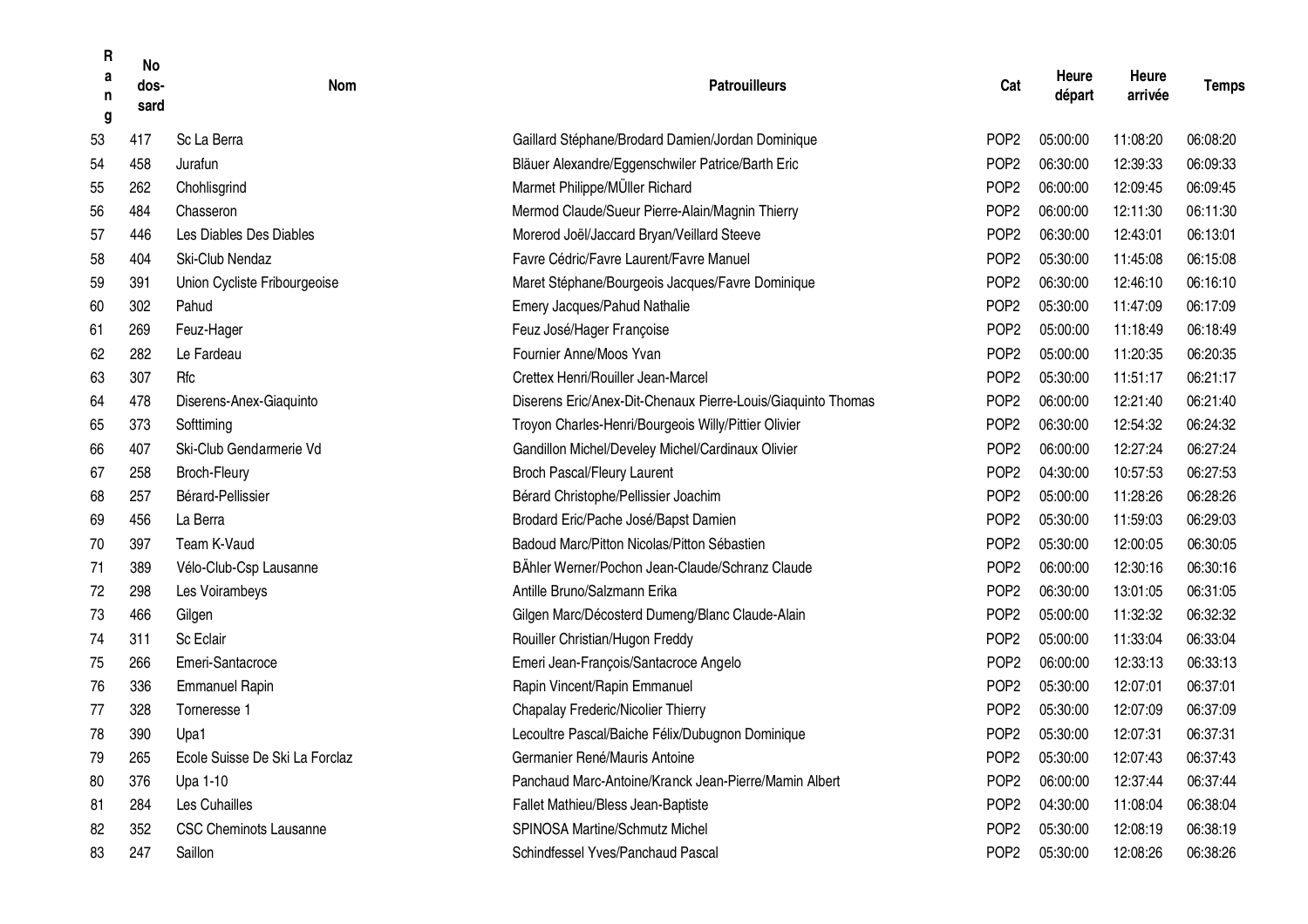| R<br>а<br>n<br>g | <b>No</b><br>dos-<br>sard | <b>Nom</b>                    | <b>Patrouilleurs</b>                                     | Cat              | Heure<br>départ | Heure<br>arrivée | <b>Temps</b> |
|------------------|---------------------------|-------------------------------|----------------------------------------------------------|------------------|-----------------|------------------|--------------|
| 84               | 378                       | <b>Trio Semsalves</b>         | HAHNLOSER Dieter/BEAUD Christophe/SCHEUNER Rolf          | POP <sub>2</sub> | 06:00:00        | 12:39:28         | 06:39:28     |
| 85               | 303                       | Panathlon Chablais 2          | Huguelet Roland/Oberson Jonny                            | POP <sub>2</sub> | 06:00:00        | 12:39:49         | 06:39:49     |
| 86               | 315                       | Ski-Club Le Niremont          | <b>Blanc Françoise/Currat Albin</b>                      | POP <sub>2</sub> | 06:00:00        | 12:39:55         | 06:39:55     |
| 87               | 440                       | Les Nabots                    | Pannatier Frédéric/Pernet Manuel/Fournier Lucien         | POP <sub>2</sub> | 06:30:00        | 13:10:40         | 06:40:40     |
| 88               | 459                       | Jeunesse Cas Yverdon          | Stern Vincent/Stern Emmanuel/Besson Florent              | POP <sub>2</sub> | 05:00:00        | 11:42:26         | 06:42:26     |
| 89               | 380                       | <b>Team Evolene</b>           | <b>VUIGNIER Julien/Crettaz Samuel/Sierro Patrick</b>     | POP <sub>2</sub> | 05:00:00        | 11:43:20         | 06:43:20     |
| 90               | 481                       | Damahe                        | Hoffmann Damien/Mischler Maurice/Bossert Henri           | POP <sub>2</sub> | 05:00:00        | 11:43:26         | 06:43:26     |
| 91               | 442                       | Les Gueux                     | Carron Alain/Fournier Emmanuel/Mettaz Grégoire           | POP <sub>2</sub> | 05:30:00        | 12:16:07         | 06:46:07     |
| 92               | 394                       | Toutangueules li              | Copt Daniel/Chappuis Vincent/Moulin Régis                | POP <sub>2</sub> | 06:00:00        | 12:49:47         | 06:49:47     |
| 93               | 301                       | Orange/api                    | Kerr Andrew/Van Kampen Peter                             | POP <sub>2</sub> | 05:30:00        | 12:20:08         | 06:50:08     |
| 94               | 455                       | La Forestière                 | Grosjean Christian/Blatti Jean-Pierre/Fischer Rémy       | POP <sub>2</sub> | 05:30:00        | 12:20:47         | 06:50:47     |
| 95               | 274                       | Gruyéria Team li              | Ruffieux Joël/Meyer Patrick                              | POP <sub>2</sub> | 04:30:00        | 11:21:46         | 06:51:46     |
| 96               | 277                       | Itac                          | Hecketsweiler Claude/Genre Philippe                      | POP <sub>2</sub> | 05:00:00        | 11:52:11         | 06:52:11     |
| 97               | 381                       | Alaska                        | Bonnin Thierry/Jeanrenaud Michel/Boesch Marc-Henri       | POP <sub>2</sub> | 05:00:00        | 11:52:20         | 06:52:20     |
| 98               | 309                       | Saanenland 3                  | Walker Hanspeter/Trummer Daniel                          | POP <sub>2</sub> | 06:00:00        | 12:53:34         | 06:53:34     |
| 99               | 286                       | Les Deux "bof" De St-Légier   | Morard Claude/Beausire Marc-Henri                        | POP <sub>2</sub> | 05:30:00        | 12:24:56         | 06:54:56     |
| 100              | 399                       | Tag's Martigny                | Grand Fabrice/Beretta Stéphane/Savioz Bertrand           | POP <sub>2</sub> | 05:30:00        | 12:26:28         | 06:56:28     |
| 101              | 480                       | Dany-Vélo                     | Cosendai Stéphane/Allamand Jean-Daniel/Haebegger Etienne | POP <sub>2</sub> | 05:30:00        | 12:27:15         | 06:57:15     |
| 102              | 256                       | Aurore Vi                     | Spicher Benoît/Besse Jean-Luc                            | POP <sub>2</sub> | 05:00:00        | 11:58:36         | 06:58:36     |
| 103              | 249                       | <b>Tribunal De Division 2</b> | Chassot Frédéric/Jodry David                             | POP <sub>2</sub> | 06:00:00        | 12:59:02         | 06:59:02     |
| 104              | 314                       | Ski-Club Asso-Lausanne-3      | Egger Jean/Krebs Bernard                                 | POP <sub>2</sub> | 05:00:00        | 11:59:46         | 06:59:46     |
| 105              | 296                       | Les Pallinois                 | Perritaz Christian/Papaux Patrick                        | POP <sub>2</sub> | 05:30:00        | 12:30:22         | 07:00:22     |
| 106              | 483                       | Château D'oex V               | Jaquillard André/Kalbfuss Nicolas/Giddey Olivier         | POP <sub>2</sub> | 06:00:00        | 13:00:34         | 07:00:34     |
| 107              | 283                       | Le Nomade                     | Cornut Alain/Buri Stéphane                               | POP <sub>2</sub> | 06:00:00        | 13:02:17         | 07:02:17     |
| 108              | 461                       | Gy-Bau-Pi                     | Gygax Alexandre/Baumann David/Pidoux Jean-Michel         | POP <sub>2</sub> | 04:30:00        | 11:32:26         | 07:02:26     |
| 109              | 268                       | Eracom <sub>2</sub>           | Rossier Alain/Rossier Daniel                             | POP <sub>2</sub> | 06:00:00        | 13:03:13         | 07:03:13     |
| 110              | 374                       | Schlatter-Moret-Rousselot     | Rousselot Loïc/Moret Lionel/Schlatter Frédéric           | POP <sub>2</sub> | 06:00:00        | 13:04:51         | 07:04:51     |
| 111              | 337                       | Ski-Club Les Robaleux         | Bournoud Florian/Bournoud Blaise                         | POP <sub>2</sub> | 06:00:00        | 13:05:22         | 07:05:22     |
| 112              | 351                       | Graille Mou de la Ciba        | Paunovil Darko/Rey Georges                               | POP <sub>2</sub> | 05:30:00        | 12:35:38         | 07:05:38     |
| 113              | 348                       | Fc Evionnaz-Collonges         | Balduchelli Yan/Veyrand Julien                           | POP <sub>2</sub> | 06:00:00        | 13:06:02         | 07:06:02     |
| 114              | 290                       | Les Gais Lurons               | Godet Louis/Engisch François                             | POP <sub>2</sub> | 06:00:00        | 13:06:07         | 07:06:07     |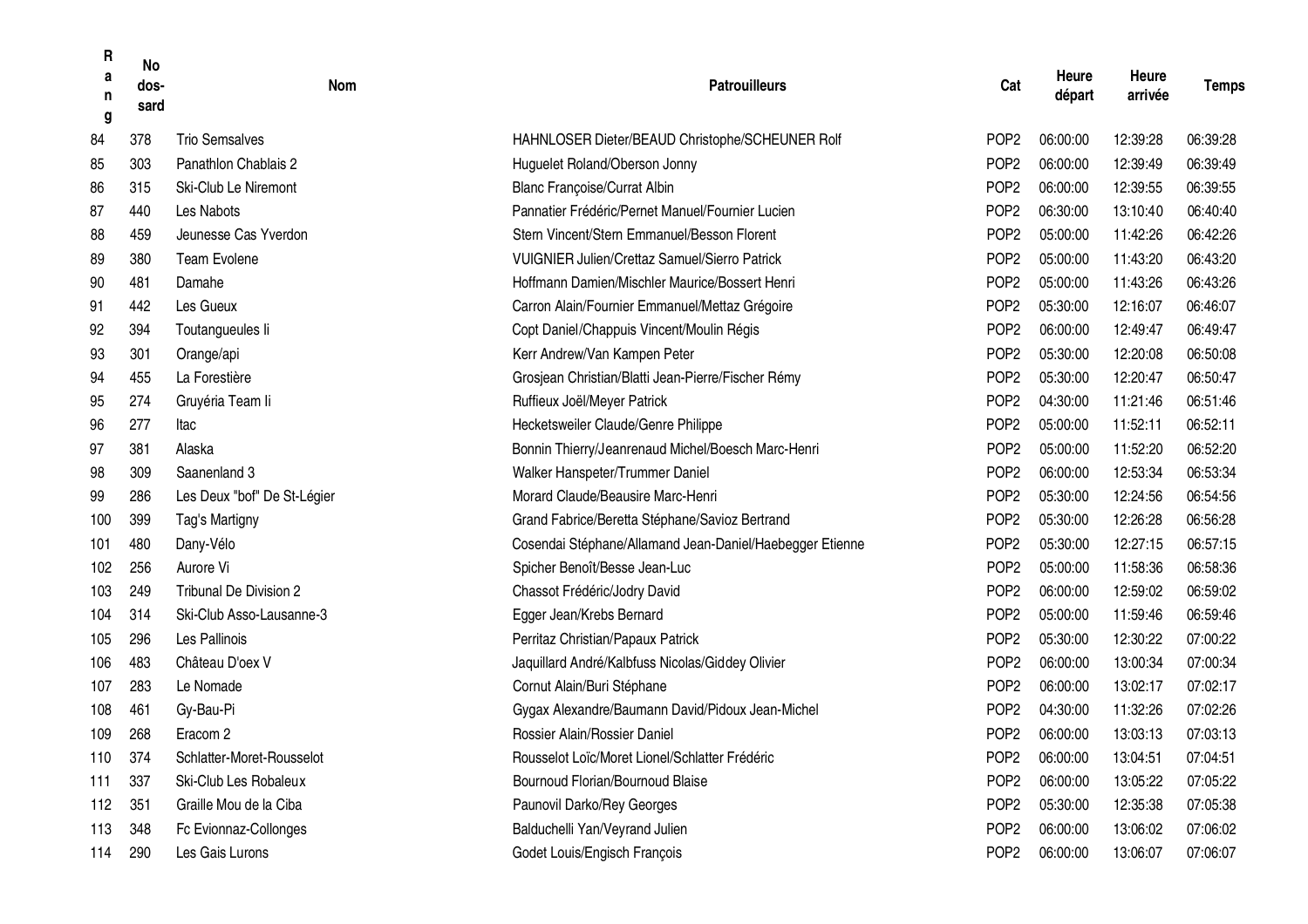| R<br>a<br>n<br>g | <b>No</b><br>dos-<br>sard | Nom                            | <b>Patrouilleurs</b>                                  | Cat              | Heure<br>départ | Heure<br>arrivée | <b>Temps</b> |
|------------------|---------------------------|--------------------------------|-------------------------------------------------------|------------------|-----------------|------------------|--------------|
| 115              | 427                       | Nyon Cas La Dôle               | Cuendet Jérôme/Rossellat Claude/Medwed Gregory        | POP <sub>2</sub> | 05:30:00        | 12:36:42         | 07:06:42     |
| 116              | 383                       | <b>Ski-Club Les Diablerets</b> | Elles Marc/Borghi Michel/PERRETEN Michel              | POP <sub>2</sub> | 06:00:00        | 13:06:57         | 07:06:57     |
| 117              | 494                       | Bex-Bagnes-Martigny            | Imboden Philippe/Filliez Nicolas/Zeiter Olivier       | POP <sub>2</sub> | 05:00:00        | 12:09:12         | 07:09:12     |
| 118              | 421                       | Rando Joux-Verte               | Borgeaud Patrick/Schorderet Yves/Moulin William       | POP <sub>2</sub> | 05:30:00        | 12:39:21         | 07:09:21     |
| 119              | 469                       | Fsg Sâles                      | Yerly Stéphane/Wicht Gaëtan/Villoz Jérôme             | POP <sub>2</sub> | 05:00:00        | 12:10:04         | 07:10:04     |
| 120              | 264                       | Dt Lausanne                    | Naegele Christian/Français Olivier                    | POP <sub>2</sub> | 05:30:00        | 12:41:42         | 07:11:42     |
| 121              | 261                       | Cas Moléson 4                  | Fluri André/Mauroux Patrice                           | POP <sub>2</sub> | 06:00:00        | 13:14:34         | 07:14:34     |
| 122              | 474                       | Ena, Etude Neige Et Avalanche  | Alder Michel/Dufour François/Waser Otilia             | POP <sub>2</sub> | 05:00:00        | 12:15:08         | 07:15:08     |
| 123              | 288                       | Les Fokers                     | Comte Mikael/Barras Claude                            | POP <sub>2</sub> | 06:00:00        | 13:15:52         | 07:15:52     |
| 124              | 248                       | Geneve-Pully 1                 | <b>Wurlod Daniel/De Moustier Patrick</b>              | POP <sub>2</sub> | 06:00:00        | 13:16:09         | 07:16:09     |
| 125              | 487                       | Cas Yverdon-Les-Bains          | Arrigo Mario/Cavin Yves/Besson Jean-Jacques           | POP <sub>2</sub> | 05:00:00        | 12:17:39         | 07:17:39     |
| 126              | 438                       | Les Patrouillardes             | Blanc Aude/Leuliet Emmanuelle/Weigl Katja             | POP <sub>2</sub> | 06:00:00        | 13:18:34         | 07:18:34     |
| 127              | 437                       | Les Phoqueurs                  | Morard Yann/Rollier Brice/Benoit Nicolas              | POP <sub>2</sub> | 05:00:00        | 12:19:52         | 07:19:52     |
| 128              | 285                       | Les Dahuts                     | Bédat Cédric/Kohli Jean-Claude                        | POP <sub>2</sub> | 05:00:00        | 12:20:22         | 07:20:22     |
| 129              | 465                       | Girod-Pidoux-Bachmann          | Girod Daniel/Pidoux Serge/Bachmann Christian          | POP <sub>2</sub> | 05:00:00        | 12:21:19         | 07:21:19     |
| 130              | 402                       | Société Gymn Mache             | Nendaz Jean-Michel/Gauye Frédéric/Dayer Jean-Yves     | POP <sub>2</sub> | 05:00:00        | 12:21:52         | 07:21:52     |
| 131              | 345                       | Devillard - Devillard          | DEVILLARD Joelle/DEVILLARD Yves                       | POP <sub>2</sub> | 05:00:00        | 12:23:08         | 07:23:08     |
| 132              | 414                       | <b>Sc Villars</b>              | Rogenmoser Nicole/Anex Valérie/Ravussin Isabelle      | POP <sub>2</sub> | 05:30:00        | 12:53:34         | 07:23:34     |
| 133              | 386                       | Woodstock                      | Jequier François/Misteli Christophe/Fahrni Bertrand   | POP <sub>2</sub> | 05:30:00        | 12:54:38         | 07:24:38     |
| 134              | 295                       | Les Marmottes                  | Séraphin Jean-Michel/Loste Patrick                    | POP <sub>2</sub> | 05:00:00        | 12:25:07         | 07:25:07     |
| 135              | 419                       | Sc Ayent /savièse              | Zuchuat Michel/Blanc Gino/Moos Jean-Claude            | POP <sub>2</sub> | 05:30:00        | 12:57:04         | 07:27:04     |
| 136              | 384                       | Bs                             | <b>AMIGUET Alex/Wurlod Guillaume/Bonnard Gilles</b>   | POP <sub>2</sub> | 06:00:00        | 13:27:07         | 07:27:07     |
| 137              | 294                       | Les Loups Bis                  | Girardet Olivier/Mischeler Grégoire                   | POP <sub>2</sub> | 05:00:00        | 12:30:28         | 07:30:28     |
| 138              | 333                       | Warident                       | Waridel François/Dentan Corinne                       | POP <sub>2</sub> | 05:30:00        | 13:03:38         | 07:33:38     |
| 139              | 280                       | Ladurom, Chermignon            | Lagger Alexandre/Romailler Georges                    | POP <sub>2</sub> | 05:30:00        | 13:03:50         | 07:33:50     |
| 140              | 246                       | <b>CAS Payerne</b>             | <b>BURREN Roland/BAEHNI Jean-Daniel</b>               | POP <sub>2</sub> | 05:30:00        | 13:03:56         | 07:33:56     |
| 141              | 499                       | Alpahtlon-Express              | Neuhaus Thomas/Burrus Christoph/Albinati Alain        | POP <sub>2</sub> | 05:00:00        | 12:34:21         | 07:34:21     |
| 142              | 308                       | Ruffier Schwanemann            | Ruffier Nicolas/Schwanemann Joerg                     | POP <sub>2</sub> | 05:00:00        | 12:34:51         | 07:34:51     |
| 143              | 495                       | Bercher                        | Pleines Thierry/Gachet Yann/Waridel Jérôme            | POP <sub>2</sub> | 05:00:00        | 12:36:02         | 07:36:02     |
| 144              | 434                       | Les Tzams                      | Rémy Christophe/Chabloz Christophe/Henchoz Jean-Louis | POP <sub>2</sub> | 05:30:00        | 13:09:13         | 07:39:13     |
| 145              | 357                       | Alpiniski 2                    | Decaillet Guillaume/Zanolo Alain                      | POP <sub>2</sub> | 05:30:00        | 13:09:57         | 07:39:57     |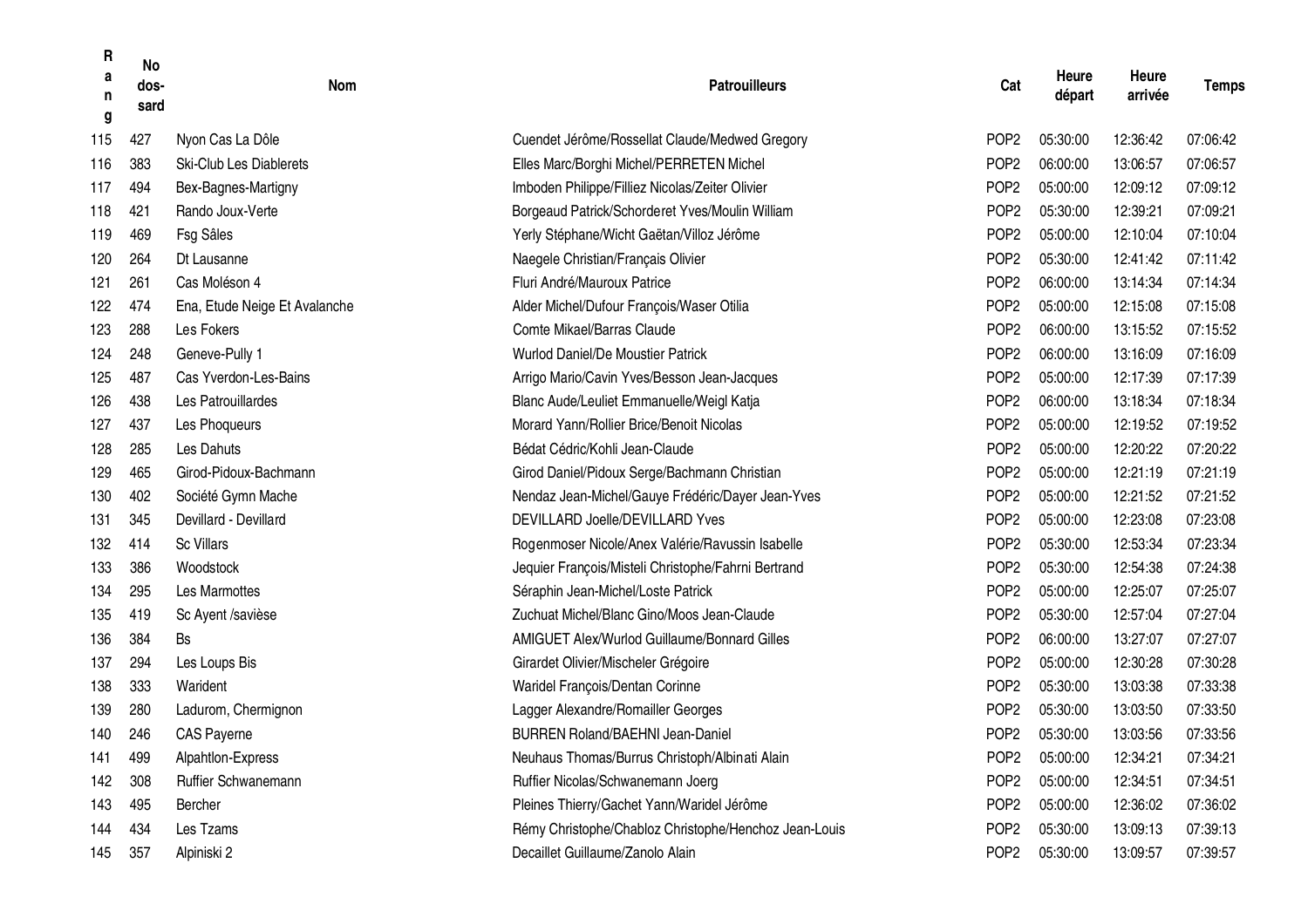| R<br>a<br>n<br>g | <b>No</b><br>dos-<br>sard | Nom                                         | <b>Patrouilleurs</b>                                   | Cat              | Heure<br>départ | Heure<br>arrivée | <b>Temps</b> |
|------------------|---------------------------|---------------------------------------------|--------------------------------------------------------|------------------|-----------------|------------------|--------------|
| 146              | 355                       | Alpiniski 1                                 | Jacquer Cédric/Decaillet Nicolas                       | POP <sub>2</sub> | 05:30:00        | 13:10:13         | 07:40:13     |
| 147              | 254                       | Aurore lii                                  | Zurbriggen Patrick/Primoschitz Marco                   | POP <sub>2</sub> | 05:00:00        | 12:41:24         | 07:41:24     |
| 148              | 332                       | Vas Y Mollo                                 | Pasquier Noémie/Jaquet Joelle                          | POP <sub>2</sub> | 05:00:00        | 12:43:55         | 07:43:55     |
| 149              | 319                       | Société De Sous Officiers = Asso-Lausanne-2 | Pittet Roland/Kehl Antoine                             | POP <sub>2</sub> | 05:30:00        | 13:14:40         | 07:44:40     |
| 150              | 431                       | Les Walkyries                               | Béguelin Lydie/Bonard Aline/Wightman Helen             | POP <sub>2</sub> | 04:30:00        | 12:15:12         | 07:45:12     |
| 151              | 377                       | jumping ghost                               | Esroppey Samuel/Gaus Frederike/Bosshard Denise         | POP <sub>2</sub> | 04:30:00        | 12:15:19         | 07:45:19     |
| 152              | 432                       | Les Vieux Chiens                            | Chappuis Olivier/Helfer Pascal/Raemy Guy               | POP <sub>2</sub> | 04:30:00        | 12:15:53         | 07:45:53     |
| 153              | 423                       | Pays D'enhaut                               | Schlaefli Laurent/Blatti Sandrine/Romanens Luc         | POP <sub>2</sub> | 05:00:00        | 12:47:48         | 07:47:48     |
| 154              | 339                       | GIS@SKI                                     | EMERY Christophe/JOOST Stéphane                        | POP <sub>2</sub> | 05:00:00        | 12:50:18         | 07:50:18     |
| 155              | 347                       | Patrouille De La Côte                       | Cuendet Grégoire/Grize Serge                           | POP <sub>2</sub> | 05:00:00        | 12:50:35         | 07:50:35     |
| 156              | 405                       | Ski-Club Marchissy                          | Tallent Jean-Claude/Baeriswyl Florian/Humbert Philippe | POP <sub>2</sub> | 05:30:00        | 13:22:07         | 07:52:07     |
| 157              | 379                       | Savachier                                   | GEISER Françoise/JORDAN Valéry/CRISINEL Jérémie        | POP <sub>2</sub> | 05:00:00        | 12:54:35         | 07:54:35     |
| 158              | 334                       | Zubaye                                      | Pittet Pascal/Barras Marcelle                          | POP <sub>2</sub> | 04:30:00        | 12:25:43         | 07:55:43     |
| 159              | 408                       | Ski-Club Gendarmerie Vaudoise               | Vauthy Raymond/Degiez Michel/Delacrétaz Jean           | POP <sub>2</sub> | 04:30:00        | 12:26:53         | 07:56:53     |
| 160              | 326                       | The Invincibles                             | Werro Carmen/Rauber Marlène                            | POP <sub>2</sub> | 04:30:00        | 12:27:09         | 07:57:09     |
| 161              | 447                       | Les Broyards                                | Grin Anne-Laure/Bettex Laurent/Thomi Michael           | POP <sub>2</sub> | 05:30:00        | 13:28:09         | 07:58:09     |
| 162              | 448                       | Les Boèbes                                  | Künzli Philippe/Bourqui Christian/Pittet Olivier       | POP <sub>2</sub> | 05:30:00        | 13:31:54         | 08:01:54     |
| 163              | 410                       | Ski Club Corbeyrier                         | Grobety Christophe/Fivaz Valerie/Fivaz Laurent         | POP <sub>2</sub> | 05:00:00        | 13:02:56         | 08:02:56     |
| 164              | 498                       | Alpmayo Team                                | Gisclon Philippe/Gisclon Cindy/Bressoud Frédéric       | POP <sub>2</sub> | 04:30:00        | 12:34:47         | 08:04:47     |
| 165              | 395                       | Top To Top                                  | Gay Christelle/Ast Rémy/Rollier David                  | POP <sub>2</sub> | 05:00:00        | 13:07:39         | 08:07:39     |
| 166              | 401                       | Stt <sub>1</sub>                            | Langenberger Didier/Veuve Mathilde/Indermuehle Mike    | POP <sub>2</sub> | 05:00:00        | 13:07:40         | 08:07:40     |
| 167              | 278                       | Jaton-Cheuvry                               | Jaton Alban/Cheuvry Jean-Jacques                       | POP <sub>2</sub> | 05:00:00        | 13:08:31         | 08:08:31     |
| 168              | 317                       | Ski-Club Lucens                             | Durussel Guy/Gilliard Christian                        | POP <sub>2</sub> | 04:30:00        | 12:38:48         | 08:08:48     |
| 169              | 275                       | Guercet                                     | Martinet Marlyse/Martinet Jean-Robert                  | POP <sub>2</sub> | 05:00:00        | 13:09:11         | 08:09:11     |
| 170              | 497                       | Arollec                                     | Urech Geneviève/Pannatier Norbert/Urech Pierre-Alain   | POP <sub>2</sub> | 04:30:00        | 12:39:19         | 08:09:19     |
| 171              | 346                       | Les Bleus                                   | Theytaz Hervé/Baumgartner Daniel                       | POP <sub>2</sub> | 04:30:00        | 12:39:52         | 08:09:52     |
| 172              | 476                       | Eclaireurs Du Vieux-Mazel 77                | Von Kaenel Philippe/Stuby Etienne/Linsig Jean-Georges  | POP <sub>2</sub> | 05:00:00        | 13:10:44         | 08:10:44     |
| 173              | 318                       | Sociét De Sous Officiers Asso-Lausanne-1    | Pasche Jean-Jacques/Emery Daniel                       | POP <sub>2</sub> | 05:30:00        | 13:42:09         | 08:12:09     |
| 174              | 287                       | Les Fleurs Fanées                           | Grandchamp Irène/Egli Catherine                        | POP <sub>2</sub> | 04:30:00        | 12:45:02         | 08:15:02     |
| 175              | 252                       | Aurore I                                    | Bourgois Antonin/Alliata Andrea                        | POP <sub>2</sub> | 05:00:00        | 13:15:30         | 08:15:30     |
| 176              | 429                       | Michaud-Perusset-Martin                     | Michaud Claude/Perusset Sylvie/Martin Jean-Pierre      | POP <sub>2</sub> | 04:30:00        | 12:47:55         | 08:17:55     |